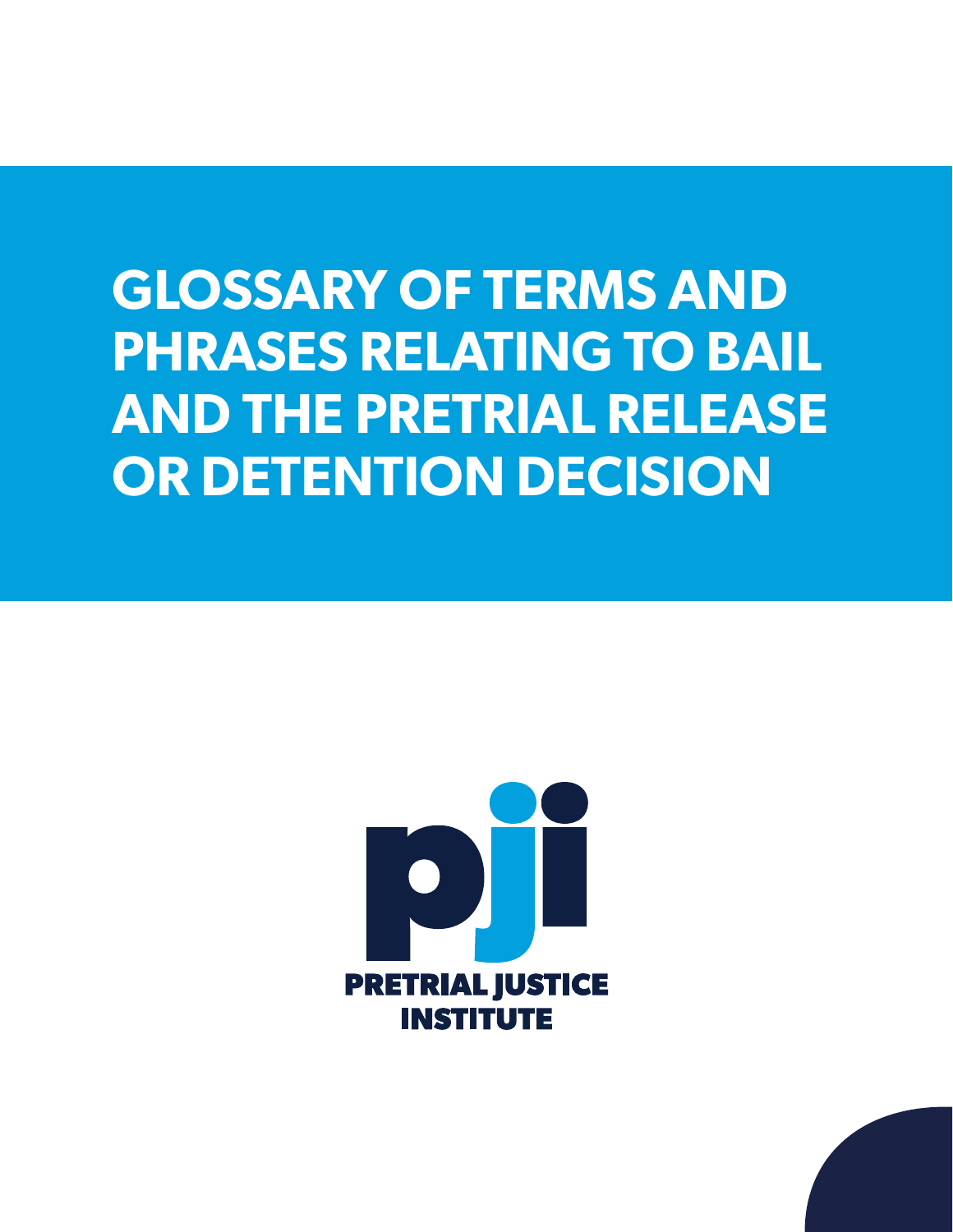Copyright © 2015 by the Pretrial Justice Institute. All rights reserved. Gaithersburg, MD

Updated July 2015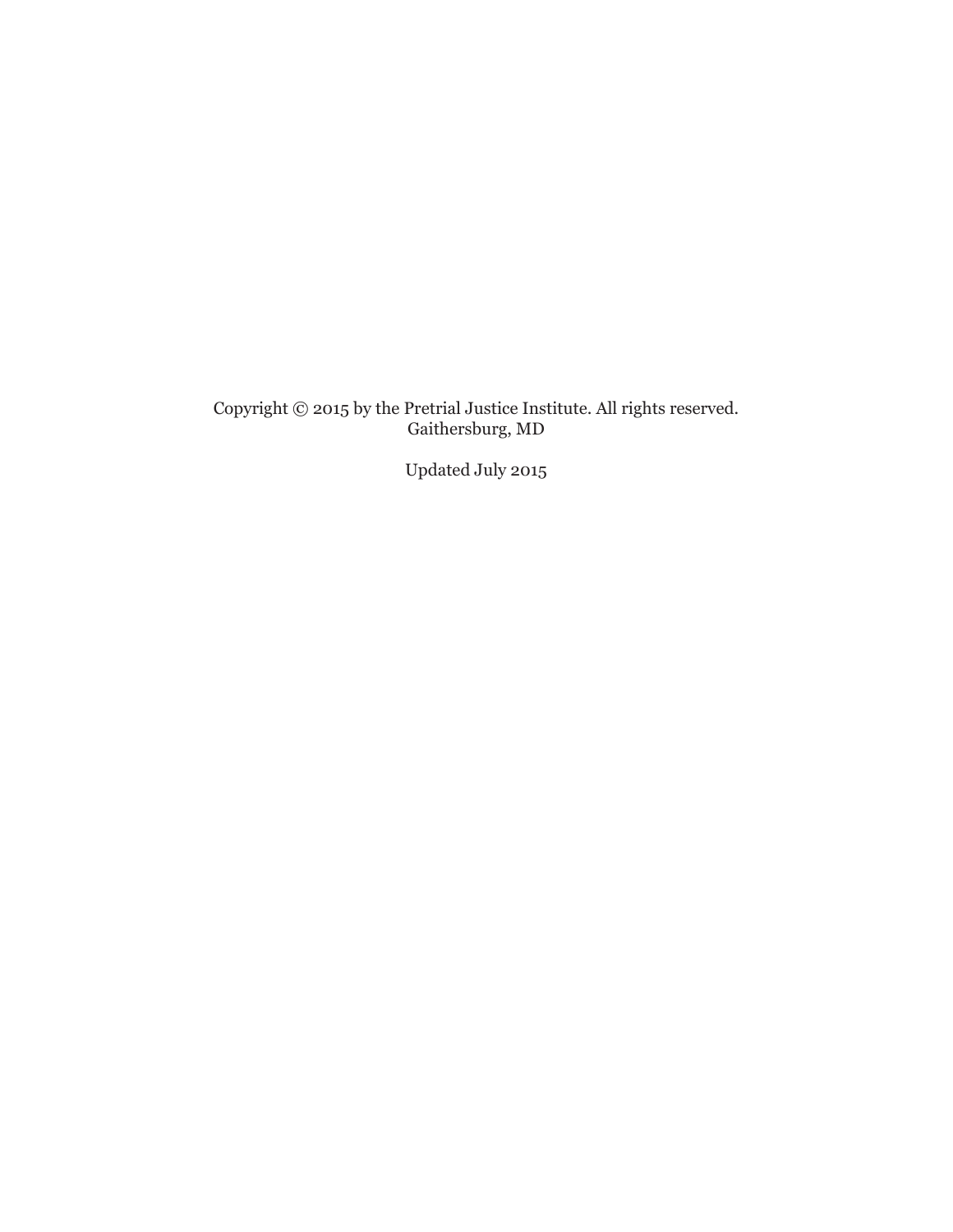# **Introduction**

The complicated nature of various terms and phrases relating to bail and pretrial release or detention can sometimes lead to confusion and misuse of those terms. That, in turn, may lead to unnecessary quibbling and distraction from fundamental issues in the administration of bail and pretrial justice. Some of this confusion and misuse is quite understandable. For example, in his Dictionary of Modern Legal Usage, Bryan Garner describes the term "bail" as "a chameleon-hued legal term," with strikingly different meanings depending on its overall use as either a noun or a verb.1 A term like "habeas corpus," as another example, has little meaning to one not fully immersed in the legal waters of the American system of justice. How does one sum up a concept like habeas corpus, when, as the online company Twitter said when explaining its own service in March of 2010, "it's a whole thing?"

Misuse of terms can be caused by simple lack of education. That "bail" is used primarily to refer to amounts of money is likely due only to a lack of education for not only the public and the press, but also for some criminal justice practitioners. Other terms are often so ingrained in

usage that they seem correct even when they are misused. For example, the terms "pretrial" and "pretrial services" are sometimes used as short-hand nouns referring to pretrial services agencies or programs (e.g., "Pretrial wants to eliminate commercial bail bonding."), instead of their proper use as (1) a period of time, and (2) the actual services provided by the pretrial services agency or program.

These predominantly legal terms are difficult enough without any layer of confusion and misuse. Accordingly, this glossary of terms and phrases has been written to provide current definitions, in context, and with historical references as needed, to clarify a comprehensive set of common terms relating to bail and the pretrial release and detention decision. The authors hope that the glossary will be used to find consensus on common terms and phrases to avoid needless distractions from the important work of making the administration of bail more effective. References to Black's Law Dictionary (or "Black's") are to the Ninth Edition.<sup>2</sup>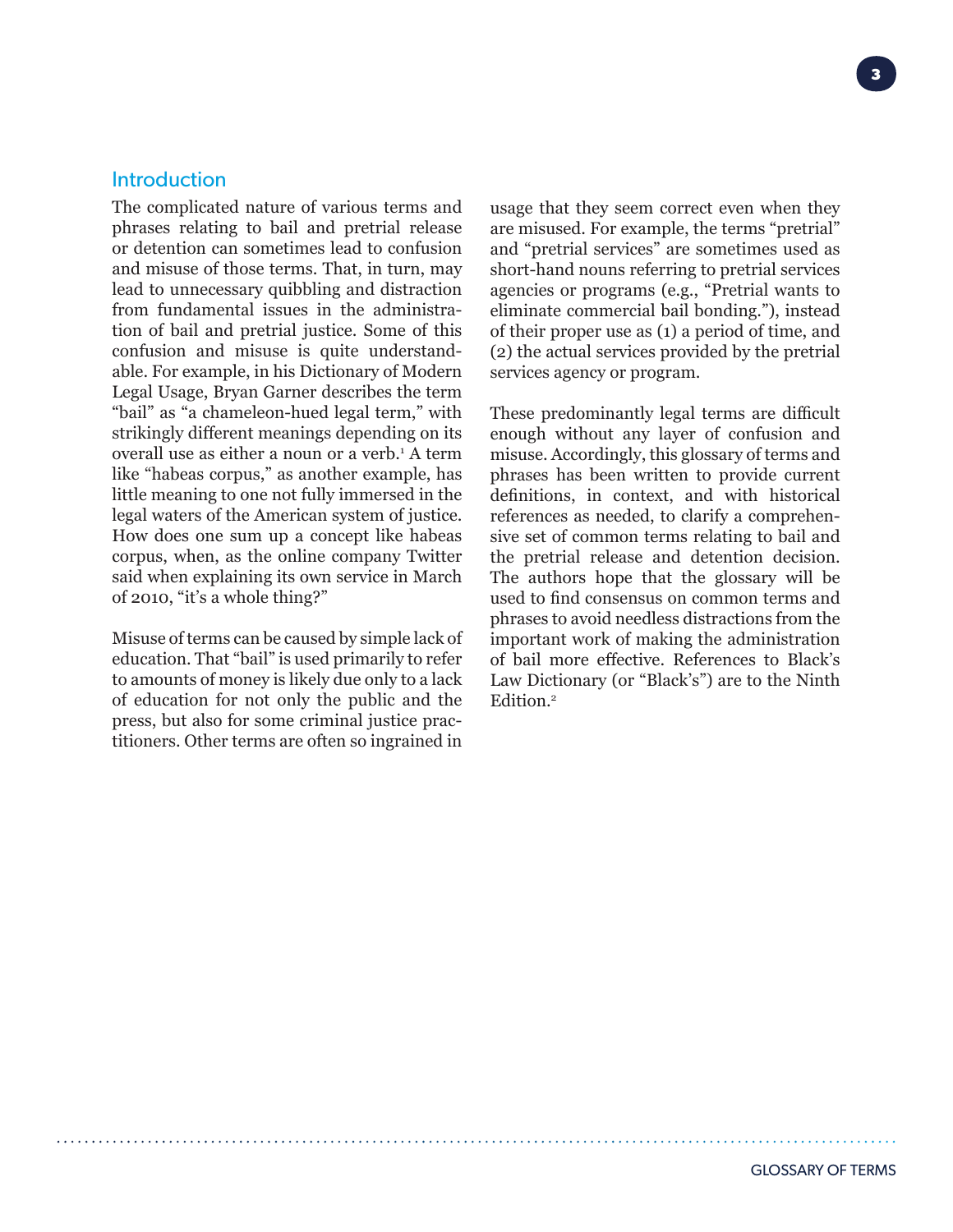# Adversary System

Black's calls it "[a] procedural system, such as the Anglo American Legal System, involving active and unhindered parties contesting with each other to put forth a case before an independent decision maker." According to Michael Asimow, "[t]he central precept of the adversary system is that the sharp clash of proofs presented by opposing lawyers, both zealously representing the interests of their clients, generates the information upon which a neutral and passive decision maker can most justly resolve a dispute."3 It is typically contrasted with the inquisitorial system of justice, in which the judge controls most of the pretrial and trial procedures, including framing the issues, supervising criminal investigations and discovery, questioning and cross-examining witnesses, and summarizing evidence. Understanding the adversary system's importance at bail is critical, for initiation of adversary proceedings triggers certain rights, such as the right to counsel. In practice, judges comfortable operating in a system in which they are to oversee two sides in the adversarial clash of proofs often find that the typical bail hearing is overwhelmingly lopsided, many times operating with no defense counsel, and instead proceeding with defendants who are unprepared to argue issues concerning their pretrial release. The adversary system presupposes somewhat equal adversarial opponents, but bail hearings often lack that equality.

# Affidavit

A voluntary declaration of facts written down and sworn to by the declarant before an officer authorized to administer oaths (Black's). Among other things, affidavits are drafted to obtain search warrants and to document an officer's probable cause for making a warrantless arrest. In the administration of bail, some persons may be tempted to place a greater emphasis on this sometimes riveting recitation of "facts" and to the charge filed, to the exclusion of other relevant factors used to assess risk of flight and to public safety.

# American Bar Association ("ABA") **Criminal Iustice Standards**

The American Bar Association is the 400,000 plus member national association for the legal profession and those interested in the legal profession. In 1964, the ABA implemented its "Criminal Justice Standards Project," which has created and updated best practice standards on twenty-three areas in criminal justice. The Third Edition of the ABA's Standards on Pretrial Release (black letter standards approved in 2002, commentary approved in 2007) are based on empirically sound social science research, as well as on fundamental legal principles, and have been used by courts, legislatures, scholars, and others interested in best practices in the field of pretrial justice.

# Appearance Bond *see Bail Bond*

# Appearance Rate *see Court Appearance Rate*

# **Arraignment**

A criminal proceeding at which the defendant is read the charge or charges and asked to enter a plea. The essence of the arraignment is the act of pleading (e.g., guilty, not guilty, no contest) to the formal charge or charges, and although an arraignment may be continued or postponed, its goal is to obtain the defendant's plea. The term is sometimes incorrectly used to mean the defendant's "first appearance" or "initial appearance," but the arraignment needn't be the first appearance. As correctly noted in Black's and other sources, the law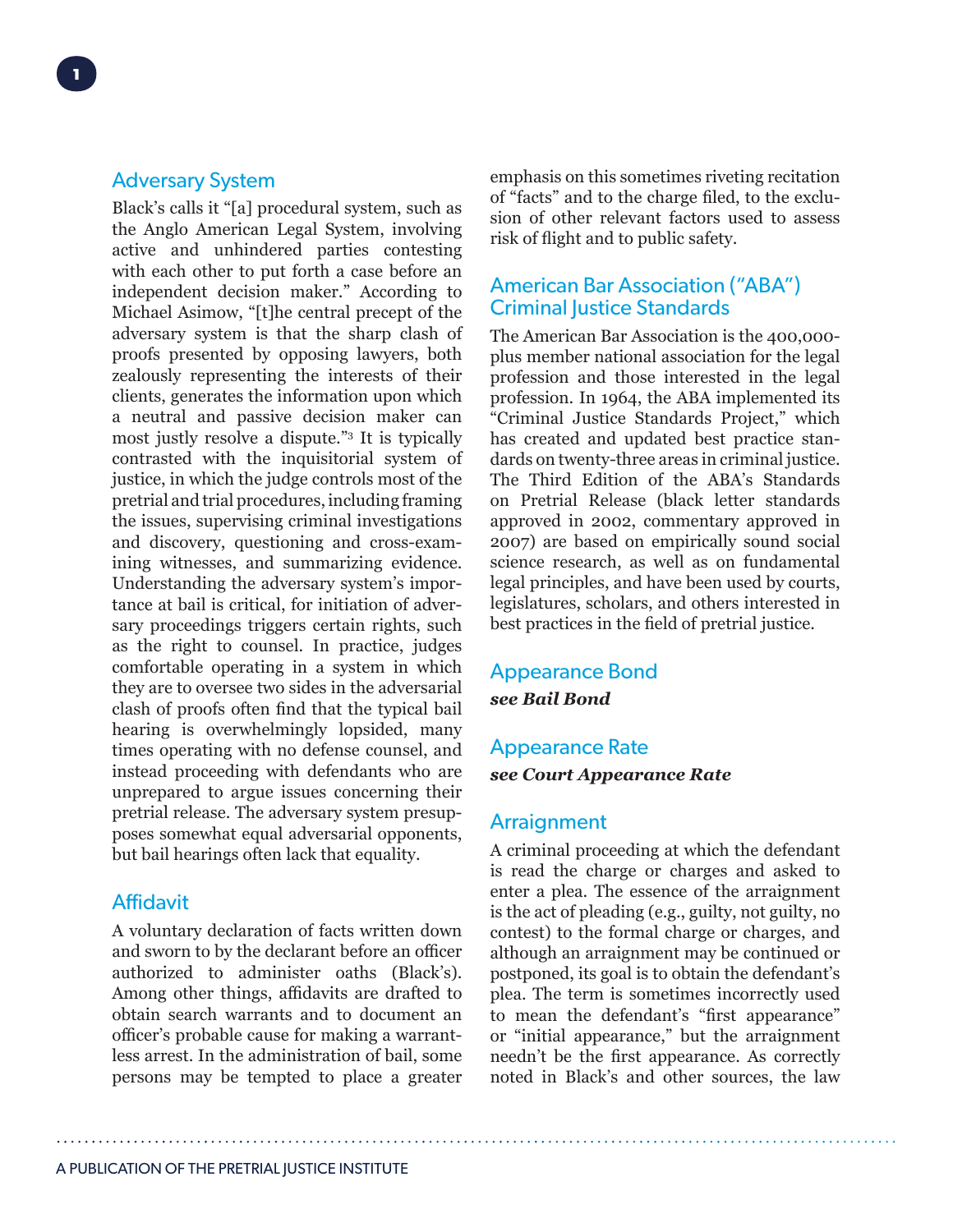regarding arraignments varies from jurisdiction to jurisdiction, and is typically explained by court rules or statutes governing those jurisdictions.

## Arrest Warrant

#### *see Warrant*

#### Bail

In criminal law, bail is the process of releasing a defendant from jail or other governmental custody with conditions set to reasonably assure public safety and court appearance. "Bail" is perhaps one of the most misused terms in the field, primarily because bail has grown from the process of delivering the defendant to someone else, who would personally stand in for the accused if he or she did not appear for court, to presently being largely equated with sums of money. It is now clear that, whatever pure system of "standing in" for a particular defendant to face the consequences of nonappearance in court may have existed in the early Middle Ages, that system was quickly replaced with paying for that non-appearance first with goods (because standardized coin money remained relatively rare in Anglo Saxon Britain until the Eighth and Ninth Centuries) and later money. The encroachment of money into the process of bail has since been unrelenting. And, unfortunately to this day, the terms "money" and "bail" have also been joined in an unholy linguistic alliance.

This coupling of money and bail is troubling for several reasons. First, while money bail may have made sense in the Anglo Saxon criminal justice system – comprised of monetary penalties for nearly all bailable offenses – the logic eroded once those monetary penalties were largely replaced with corporal punishment and imprisonment. Second, while perhaps logically related to court appearance (many people believe that money motivates human action, and in most state statutes, money amounts are forfeited for failure to appear), to date money has never been empirically related to it – that is, no studies have shown that money works as an added incentive to appear for court. Third, the purpose of bail itself has changed over the past 100 years from reasonably assuring only court appearance to also reasonably assuring public safety, and research has demonstrated that money is in no way related to keeping people safe. Indeed, this notion is reflected in most state statutes, which routinely disallow the forfeiture of money for breaches in public safety. Fourth, money bail does not reflect the criminal justice trend, since the 1960s, to make use of own recognizance or personal recognizance bonds with no secured financial conditions. And finally, in most jurisdictions monetary conditions of release have been overshadowed by the numerous nonfinancial conditions designed to further bail's overall purpose to provide a process for release while reasonably assuring court appearance and public safety.

Garner has correctly noted the multiple definitions of bail that have evolved over time, most of which presuppose some security in the form of money.4 For example, besides being defined as the security agreed upon, bail was also once defined as a person who acts as a surety for a debt, and was often used in sentences such as, "The bail is supposed to have custody of the defendant."5 However, because much has been learned over the last century about money at bail (including its deleterious effect on the concept of pretrial justice), and because the very purpose of bail has also changed to include notions of public safety in addition to court appearance (preceding a new era of release on nonfinancial conditions), defining the term "bail" as an amount of money, as many state legislatures, criminal justice practitioners,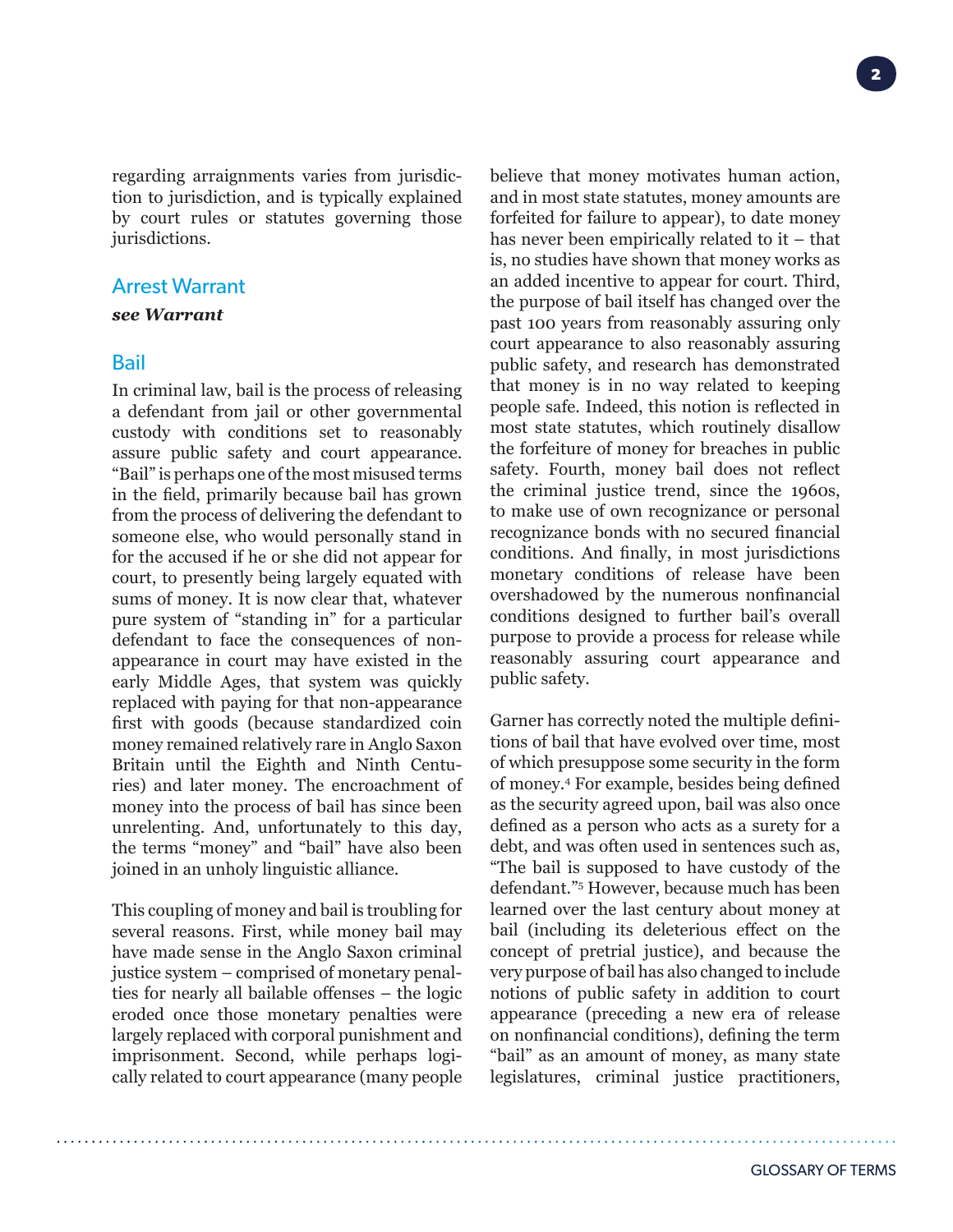newspapers, and members of the public do, is flawed. Thus, a new definition of the term is warranted.

Bail as a process of release is the only definition that: (1) effectuates American notions of liberty from even colonial times; (2) acknowledges the rationales for state deviations from more stringent English laws in crafting their constitutions (and the federal government in crafting the Northwest Territory Ordinance of 1787); and (3) naturally follows from various statements equating bail with release from the United States Supreme Court from the late 1800s to 1951 (in Stack v. Boyle, the Supreme Court wrote that, "federal law has unequivocally provided that a person arrested for a non-capital offense shall be admitted to bail. This traditional right to freedom before conviction permits the unhampered preparation of a defense, and serves to prevent the infliction of punishment prior to conviction")6 and to 1987 (in United States v. Salerno, the Supreme Court wrote that, "In our society liberty is the norm, and detention prior to trial or without trial is the carefully limited exception.").7

Bail as release accords not only with history and the law, but also with scholar's definitions (in 1927, Beeley defined bail as the release of a person from custody), the federal government's usage (calling bail a process in at least one document), and use by organizations such as the American Bar Association, which has quoted Black's Law Dictionary definition of bail as a "process by which a person is released from custody."8 States with older (and likely outdated) bail statutes often still equate bail with money, but many states with newer provisions, such as Virginia (which defines bail as "the pretrial release of a person from custody upon those terms and conditions specified by order of an appropriate judicial officer"),<sup>9</sup> and Colorado (which defines bail as security like a

pledge or a promise, which can include release without money),<sup>10</sup> have enacted statutory definitions to recognize bail as something more than simply money. Moreover, some states, such as Alaska,<sup>11a</sup> Florida,<sup>11b</sup> Connecticut,<sup>11c</sup> and Wisconsin,<sup>11d</sup> have constitutions explicitly incorporating the word "release" into their right to bail provisions.

The phrase "or other governmental custody" is added in recognition of the fact that bail, as a process of releasing a defendant prior to trial, includes various mechanisms occurring at various times to effectuate that release, for example, through station house release from a local police department. The term "with conditions" is added with the understanding that by changing the status of an individual from citizen to defendant in a court proceeding, each release of any particular defendant contains at least one condition – attendance at trial – and typically more to reasonably assure court appearance as well as public safety.

# Bail Bond

An agreement between the defendant and the court, or between the defendant, the surety (commercial or noncommercial surety), and the court, originally designed primarily to assure the defendant's appearance in court and later expanded in the federal system and most states to include public safety protections. Bail bonds are sometimes called "appearance bonds," as all bail bonds are minimally appearance bonds, but that term does not fully reflect the purpose of bail, which is to normally afford release while reasonably assuring court appearance and public safety.

Black's Law Dictionary defines "bond" generally as an obligation or a promise, and "bail bond" as "[a] bond given to the court by a criminal defendant's surety to guarantee that the defendant will duly appear in court in the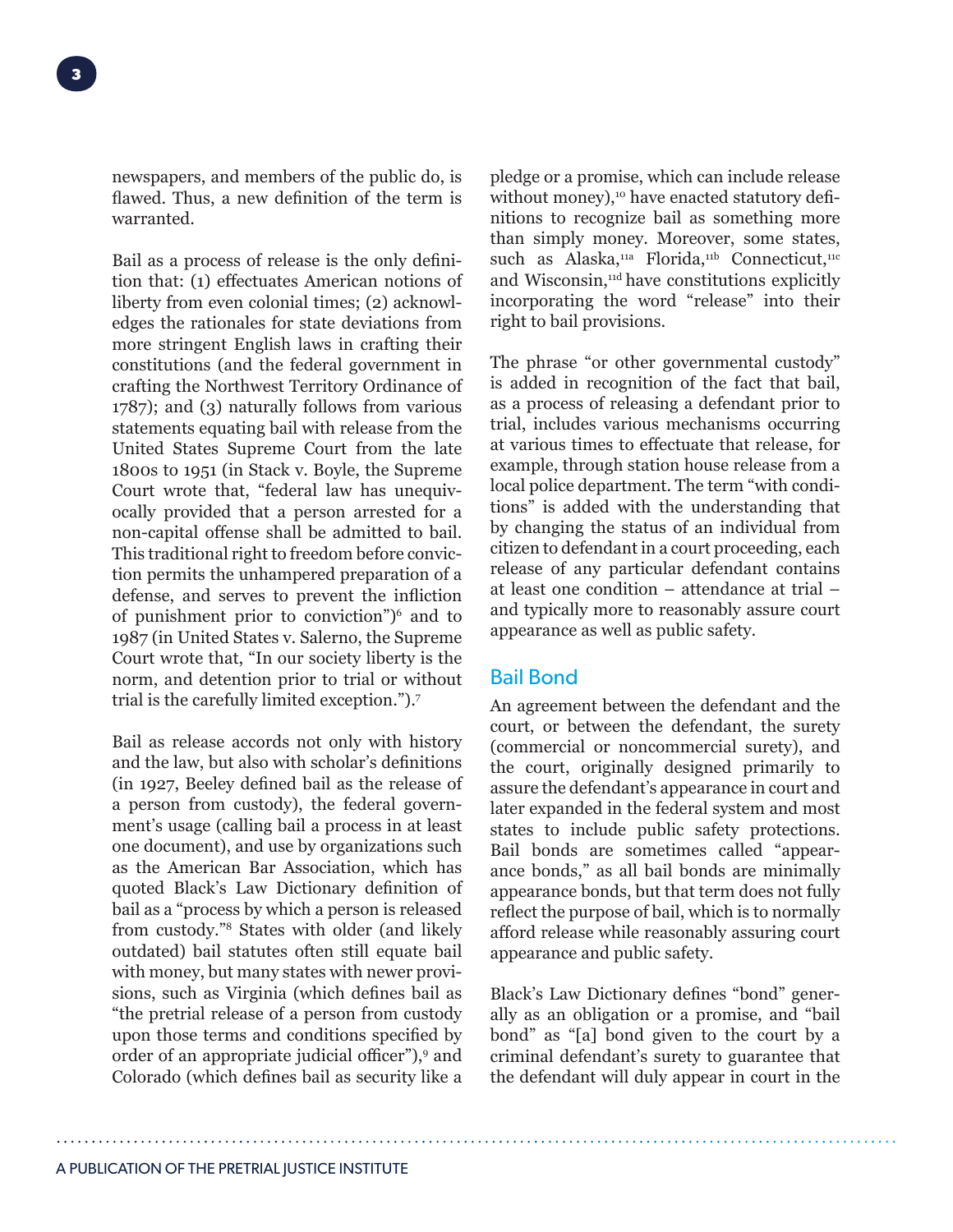**4**

future and, if the defendant is jailed, to obtain the defendant's release from confinement. The effect of release on bail bond is to transfer custody of the defendant from the officers of the law to the custody of the surety on the bail bond, whose undertaking is to redeliver the defendant to legal custody at the time and place appointed in the bond." A broader definition, however, correctly takes into account the fact that many defendants are released without third party sureties, and recognizes the dual purpose of bail.

In the law there are numerous types of bonds, and specifically several different types of "bail bonds," all of which fall under one of two categories of pretrial release from custody or confinement: (1) those that require a secured financial condition of release; and (2) those that do not.<sup>12</sup> The United States Department of Justice, Bureau of Justice Statistics ("BJS"), provides the following categories and explanations of financial bonds that require immediate payment or secured guarantee of payment prior to a defendant's release from detention:

*[Compensated] Surety bond* – A bail bond company signs a promissory note to the court for the full [money] bail [bond] amount and charges the defendant a fee for the service (usually 10% [or more] of the full [money] bail [bond] amount). If the defendant fails to appear, the bond company is liable to the court for the full [money] bail [bond] amount. Frequently the [money bail] bond company requires collateral from the defendant [or friend or relative of the defendant for the full amount of the bail bond] in addition to the fee.

*Deposit bond* – The defendant deposits a percentage (usually 10%) of the full [money] bail [bond] amount with the court. The percentage of the [money] bail [bond] is returned after the disposition of the case, but the court often retains a small portion for administrative costs. If the defendant fails to appear in court, he or she is liable to the court for the full [money] bail [bond] amount.

*Full cash bond* – The defendant posts the full [money] bail [bond] amount in cash with the court. If the defendant makes all court appearances, the cash is returned. If the defendant fails to appear in court, the bond is forfeited.

*Property bond* – Involves an agreement made by a defendant as a condition of pretrial release requiring that property valued at the full [money] bail [bond] amount be posted as an assurance of his or her appearance in court. If the defendant fails to appear in court, the property is forfeited. Also known as 'collateral bond.'13

BJS also provides the following categories of bonds that do not require immediate payment or guarantee of payment prior to a defendant's release from detention:

*Release on recognizance (ROR)* – The court releases some defendants on a signed agreement that they will appear in court as required … [which] includes citation releases in which arrestees are released pending their first court appearance on a written order issued by law enforcement or jail personnel. [In many jurisdictions, a ROR (also known as "Own Recognizance," "Personal Recognizance," or "PR") bond may also be an unsecured financial bond if it has money attached].

*Unsecured bond* – The defendant pays no money to the court but is liable for the full

GLOSSARY OF TERMS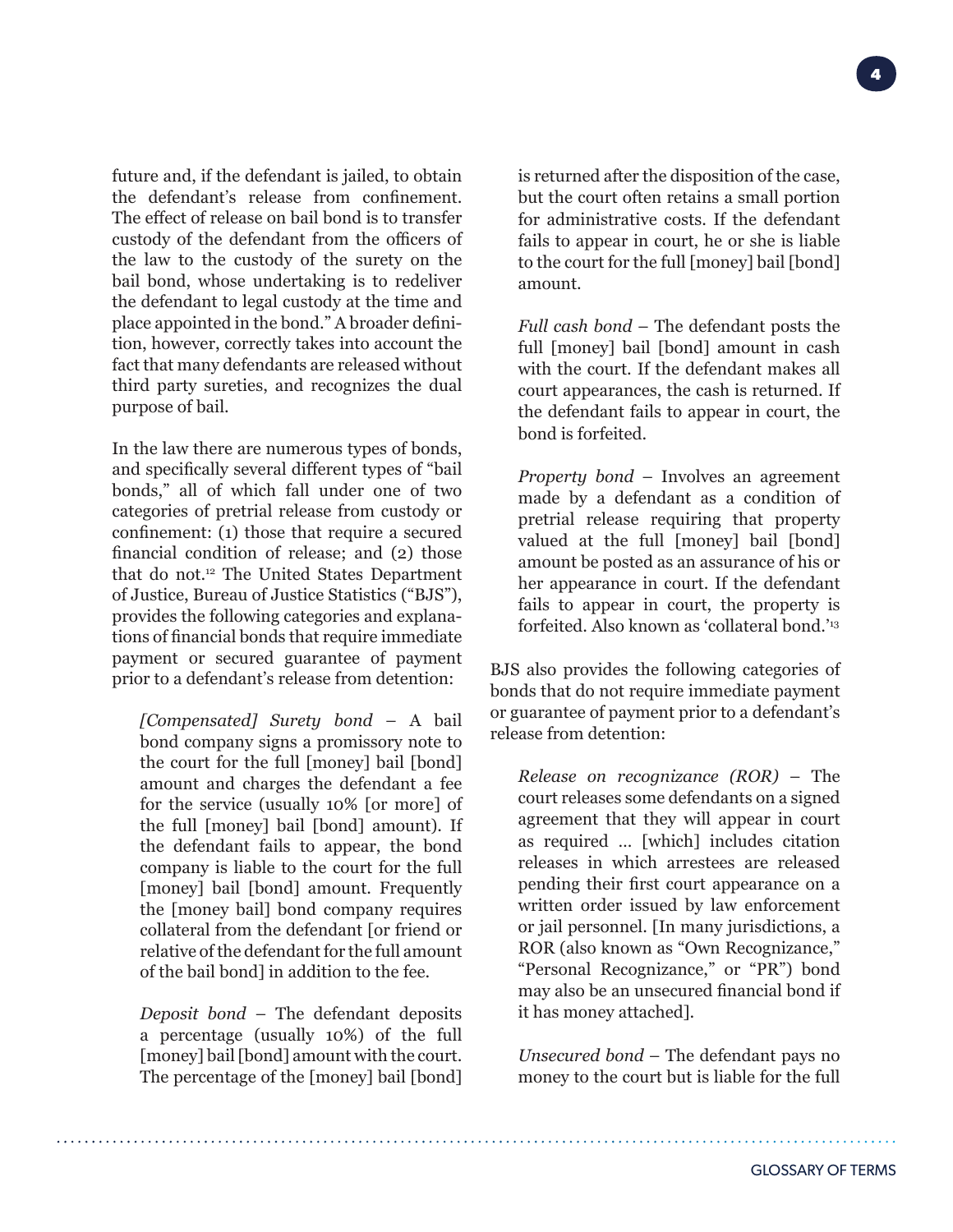amount of [the money] bail [bond] upon failure to appear in court.

*Conditional release* – Defendants are released under specified conditions. A pretrial services agency usually conducts monitoring or supervision, if ordered for a defendant. In some cases, such as those involving a third-party custodian or drug monitoring and treatment, another agency may be involved in the supervision of the defendant. Conditional release sometimes includes an unsecured bond.<sup>14</sup> There is growing recognition that "typing" bail bonds based on a single condition of release – money, such as when labeling a bail bond a "surety bond" or a "cash bond" – is an archaic practice, and thus the better practice (as reflected in the ABA Standards) is to refer either to "release" or "detention," with release having one or more conditions –financial or non-financial – as limitations on pretrial freedom.

# Bail Bondsman

Also known as a commercial or compensated surety, a bail bondsman is one who guarantees a defendant's appearance for court by promising to pay a financial condition of bond if the defendant does not appear for court. Bail bondsmen are typically licensed by the state and have an appointment from an insurance company to act as such. For their services, bail bondsmen charge defendants a non-refundable fee, and usually require the defendant (or his or her friends or family) to collateralize the full amount of the financial condition with cash or property.

#### Bail Reform Act of 1966

The first major reform of the federal bail system since the Judiciary Act of 1789, which established the federal judiciary. The 1966 Act contained the following provisions: (1) a presumption in favor of releasing non-capital defendants on their own recognizance; (2) conditional pretrial release with conditions imposed to reduce the risk of failure to appear; (3) restrictions on money bail bonds, which the court could impose only if nonfinancial release options were not enough to assure a defendant's appearance; (4) a deposit money bail bond option, allowing defendants to post a 10% deposit of the money bail bond amount with the court in lieu of the full monetary amount of a surety bond; and (5) review of bail bonds for defendants detained for 24 hours or more.15 After passage of this Act, many states passed similar laws.

## Bail Reform Act of 1984

The Act that amended the 1966 Bail Reform Act to include danger to the community, or public safety, as a consideration in the pretrial release and detention decision. The 1984 Act mandates "pretrial release of the person on personal recognizance, or upon execution of an unsecured appearance bond in an amount specified by the court . . . unless the judicial officer determines that such release will not reasonably assure the appearance of the person as required or will endanger the safety of any other person or the community."16 The Act further provides that if, after a hearing, "the judicial officer finds that no condition or combination of conditions will reasonably assure the appearance of the person as required and the safety of any other person and the community, such judicial officer shall order the detention of the person before trial."17 The Act creates a rebuttable presumption toward confinement when the person has committed certain delineated offenses, such as crimes of violence or serious drug crimes.<sup>18</sup> The preventive detention provisions of the 1984 Act were upheld as constitutional in United States v. Salerno.19 *See Salerno*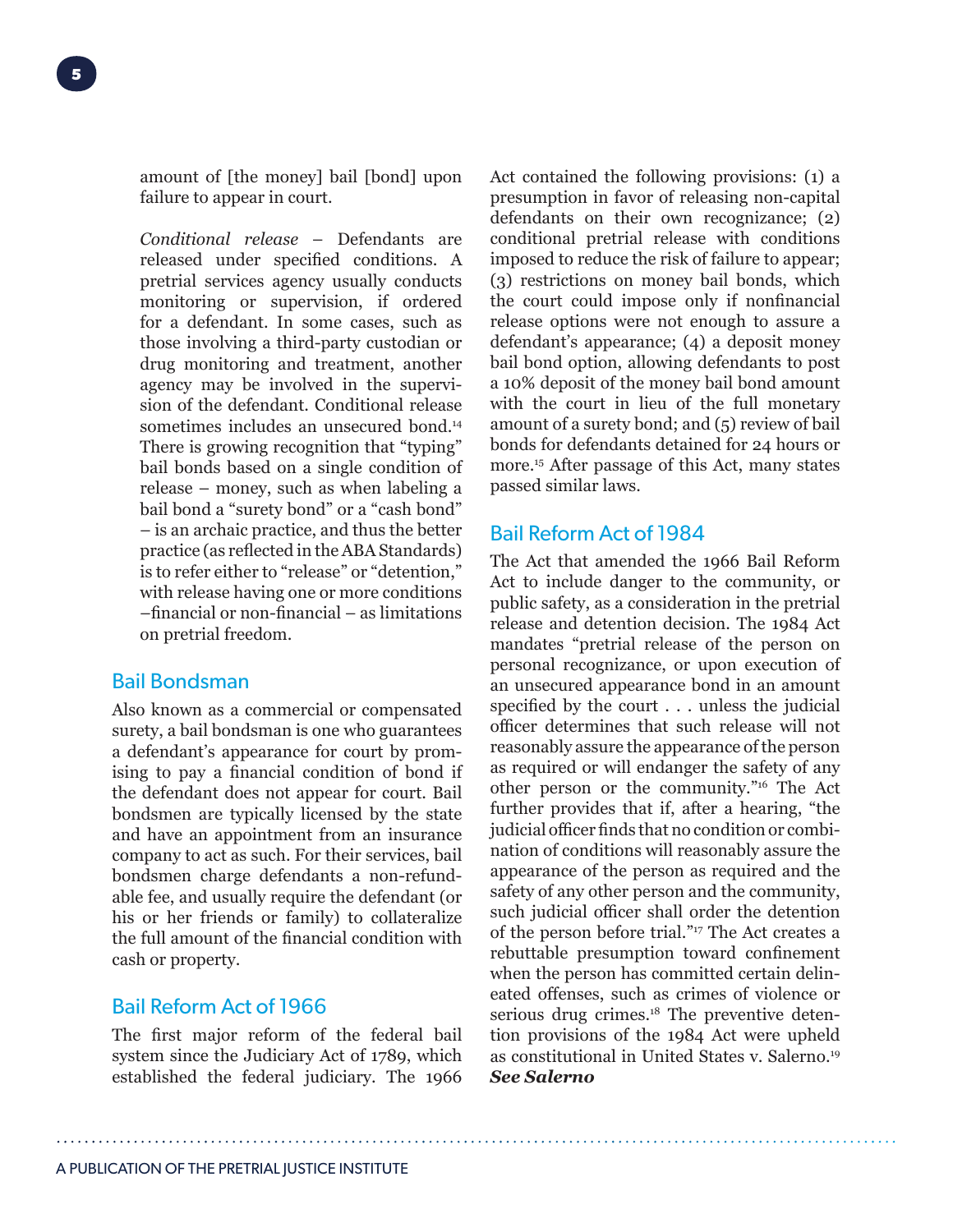# Bail Schedule

*see Money Bail Bond Schedule*

#### Bench Warrant

# *see Warrant* Bounty Hunter

Also known as a "bail recovery agent," "fugitive recovery agent," and other similar terms, a bounty hunter is one who seeks to capture wanted persons for the reward (bounty) offered for the capture. Taylor v. Taintor, 83 U.S. 366 (1872), is commonly cited as the authority for persons to act as bounty hunters in the administration of bail. Bounty hunters were thought to be an essential ingredient to bail administered through a personal surety system, which placed enormous responsibility on sureties but did not allow them to profit from or be indemnified through the bail transaction. With the advent of the commercial bail system in about 1900, however, the need for the bounty hunter function has grown increasingly dubious. Indeed, given the widespread capability of traditional law enforcement and the tendency for bail bondsmen to collateralize the full amount of bail bonds (thus obviating the need to "track someone down" to avoid payment), there is substantial debate over the continued need for the bounty hunter profession.

## **Capias**

From the Latin for "that you take," a capias is the general name for several types of writs, the common characteristic of which is that they require the officer to take a defendant into custody (Black's).

## Carlson v. Landon

342 U.S. 524 (1952). The United States Supreme Court case clarifying the concept of a right to bail via the Excessive Bail Clause in the federal system, written just four months after Stack v. Boyle. In Carlson, the Court wrote:

The bail clause was lifted with slight changes from the English Bill of Rights Act. In England that clause has never been thought to accord a right to bail in all cases, but merely to provide that bail shall not be excessive in those cases where it is proper to grant bail. When this clause was carried over into our Bill of Rights, nothing was said that indicated any different concept. The Eighth Amendment has not prevented Congress from defining the classes of cases in which bail shall be allowed in this country. Thus in criminal cases bail is not compulsory where the punishment may be death. Indeed, the very language of the Amendment fails to say all arrests must be bailable.20

#### **Citation**

According to Black's, a citation is (1) a "court ordered writ that commands a person to appear at a certain time and place to do something demanded in the writ; (2) A police issued order to appear before a judge on a given date to defend against a stated charge, such as a traffic violation." The second definition seems to reflect more common usage. Citation release is a large but often ignored part of pretrial justice, which involves a host of decisions that occur from arrest until case disposition, including whether to release an arrestee with a citation versus taking that person to jail. Despite the fact that pretrial release has not been historically viewed as a police function, through their discretionary decision-making ability to issue citations in lieu of arrests in certain cases, "the police are often in the best position to provide for the speedy release of criminal defendants."21 Pretrial literature now typically discusses citation release under the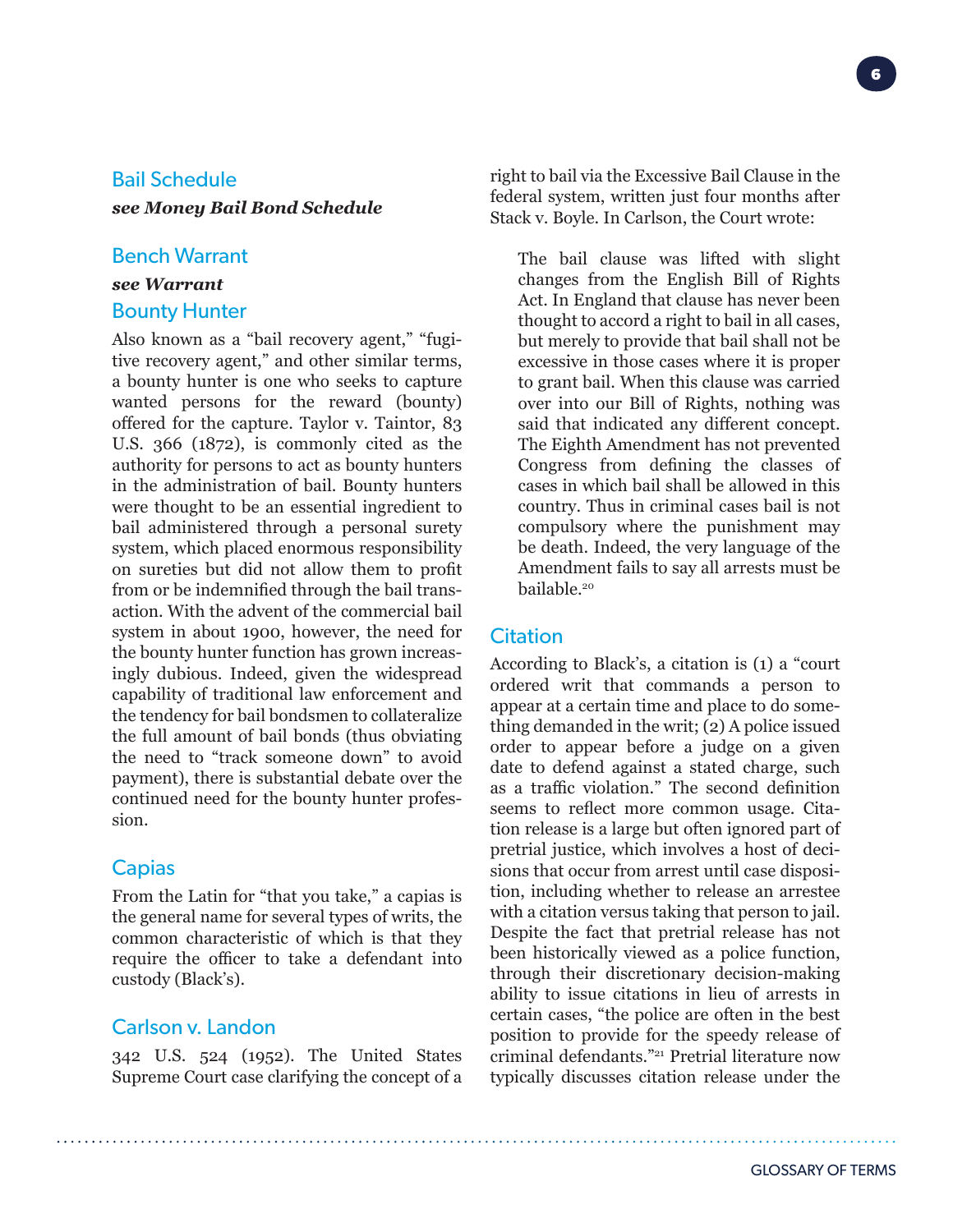topic of "delegated release authority," which includes release of defendants prior to their first appearance by field officers and jail staff, in addition to pretrial services program staff.

Following the principle of releasing defendants under the least restrictive conditions, the American Bar Association Criminal Justice Standards on Pretrial Release "favor use of citations by police . . . in lieu of arrest at stages prior to the first judicial appearance in cases involving minor offenses."<sup>22</sup> In Part II of the ABA Standards, "Release by Law Enforcement Officer Acting Without an Arrest Warrant," Standard 10-2.1 states that "[i]t should be the policy of every law enforcement agency to issue citations in lieu of arrest or continued custody to the maximum extent consistent with the effective enforcement of the law. This policy should be implemented by statutes of statewide applicability."<sup>23</sup> Commentary to that standard explains that "emphasis on citation release (as well as 'stationhouse' release) was a logical extension of bail reform presumptions favoring pretrial release and release under least restrictive alternatives as well as encouraging diversion from the justice system altogether."24 ABA Standard 10-2.2 recommends mandatory issuance of citation for minor offenses, and would require law enforcement agencies to document in writing the reasons for choosing to take a suspect into custody at a secure facility on a minor offense.<sup>25</sup> Moreover, Standard 10-2.3 recommends that,

[e]ach law enforcement agency should promulgate regulations designed to increase the use of citations to the greatest degree consistent with public safety. Except when arrest or continued custody is necessary, the regulations should require such inquiry as is practicable into the accused's place and length of residence, family relationships, references, present

and past employment, criminal record, and any other facts relevant to appearance in response to a citation.26

Citations are also sometimes called "desk appearance tickets," and are most used when the risk to public safety and for failure to appear for court are perceived as low.

# **Collateral**

Generally, collateral is property that is pledged as security against a debt (Black's). Specifically, collateral in the administration of bail is typically a deposit of money or property to protect a commercial bail bondsman from loss if a defendant fails to appear for court. It can come from the defendant, but often comes from friends and family of the defendant.

# Commercial Surety or Compensated **Surety**

#### *see Bail Bondsman*

# **Condition**

A future and uncertain event on which the existence or extent of an obligation or liability depends; an uncertain act or event that triggers or negates a duty to render a promised performance (Black's). In the administration of bail, conditions are requirements that must be met to avoid certain consequences. Pretrial release often hinges on defendants promising to follow certain conditions of release, which are set to further the constitutionally valid purposes for limiting pretrial freedom (i.e., to reasonably assure court appearance and public safety). Among many other delineations in the law, these conditions may be precedent and subsequent. Most bail bond conditions are conditions subsequent – that is, release is obtained, but if the condition occurs (or fails to occur, depending on its wording), it will trigger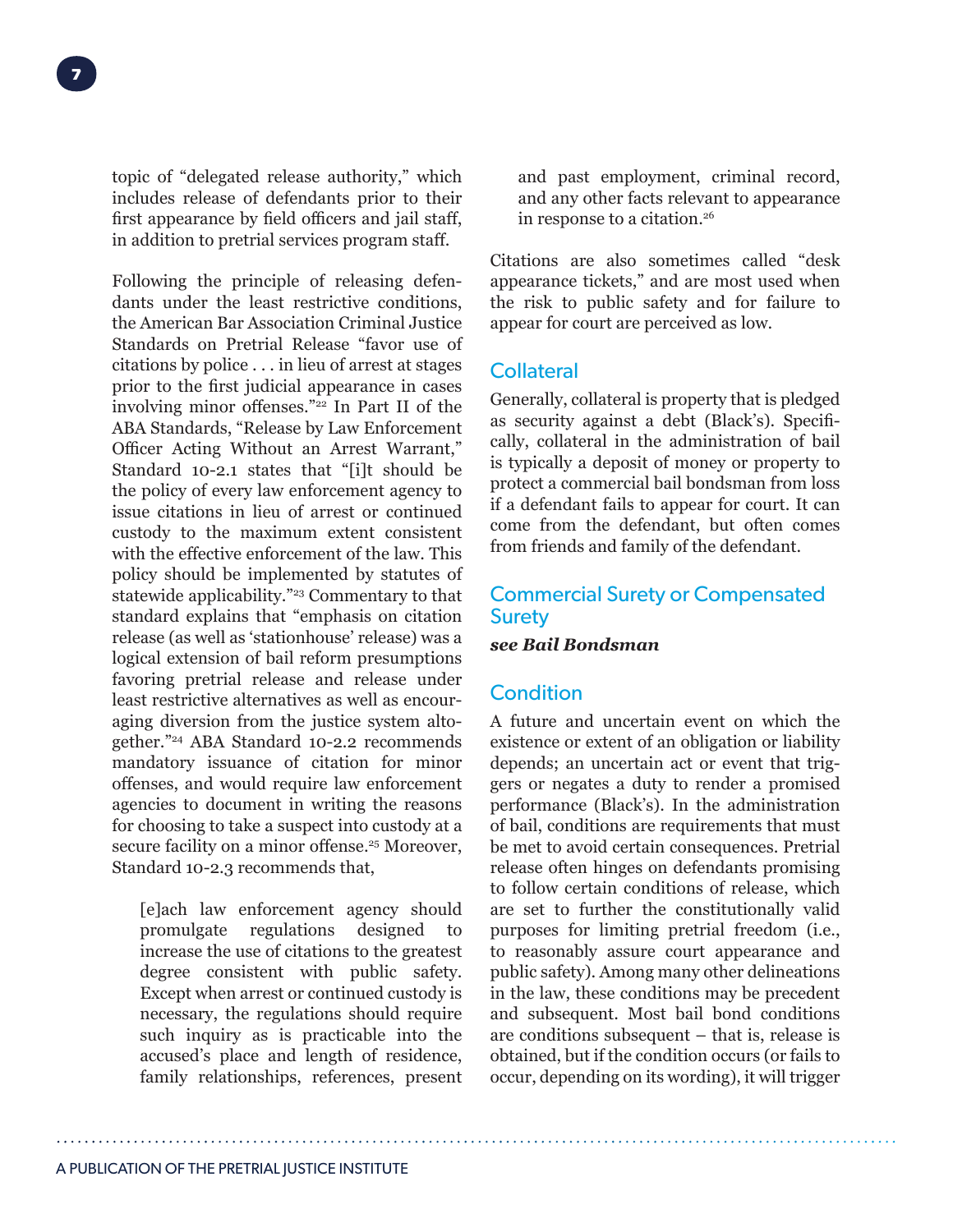some consequence, and sometimes bring pretrial freedom to an end. Money at bail is the quintessential, and typically the only condition precedent. Unlike other conditions, some or all of a financial condition often must be paid first in order to initially obtain release.

# Consent of Surety

Primarily used with commercial bail bondsmen, consent of surety refers to a written document from the bondsman agreeing to remain as surety despite good cause for a bail bond to be revoked.

# **Contempt**

Black's defines criminal contempt as "[a]n act that obstructs justice or attacks the integrity of the court." Generally speaking, a court can declare a defendant to be in contempt for any number of disruptive acts that interfere with the administration of justice, including violating a formal court order. Contempt of court may occur directly (committed in the immediate vicinity of the court) or indirectly (committed outside of court).

# Co-signor

A person, separate from and in addition to the defendant, who guarantees compliance with a bail bond. Despite having a parallel function to that of a commercial surety, the term co-signor has grown in use primarily to refer to an uncompensated surety who guarantees only the financial condition of release. *See Surety*

# Court Appearance Rate

A more representative way of expressing the court appearance outcome by focusing on the more frequent number of court appearances, instead of the typically much lower number of failures to appear ("FTA") for court. This rate may be calculated at the person level, by determining how many persons in a group appeared for all court events, or at the court event level, by determining what percentage of court events were attended by any person or group of persons. See Pretrial Release Outcomes

# Criminal History

Also known as a criminal record, it is a compilation of criminal offenses associated with a particular individual. Criminal histories can be powerful documents in the administration of bail, so great caution is urged in compiling and interpreting them.

# Defendant

The accused in a criminal proceeding.

# Delegated Release Authority

The entrusting – to law enforcement, or in some places, a pretrial services agency or program – of judicial authority to release an arrested person before his or her first court appearance.

# **Diversion**

According to the National Association of Pretrial Services Agencies' Performance Standards and Goals for Pretrial Diversion/Intervention, pretrial diversion/intervention is "a voluntary option which provides alternative criminal case processing for a defendant charged with a crime that ideally, upon successful completion of an individualized program plan, results in a dismissal of the charge(s)." The purpose of such a program is to "enhance justice and public safety through addressing the root cause of the arrest provoking behaviors of the defendant, reducing the stigma which accompanies a record of conviction, restoring victims and assisting with the conservation of court and criminal justice resources."27 The Pretrial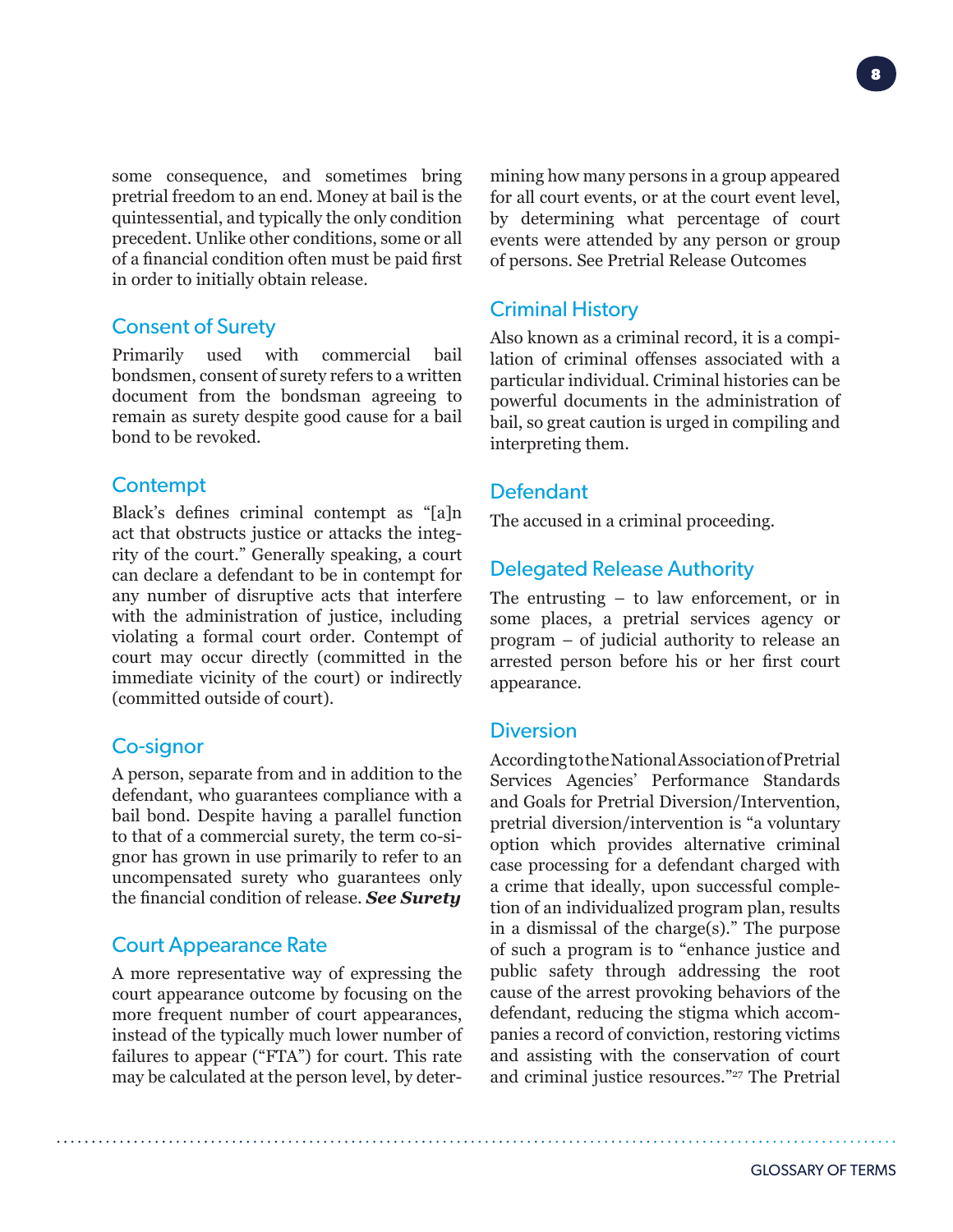# Double Supervision or "Doubling Up"

The practice of setting a commercial surety bond along with professional pretrial agency or program supervision. The National Association of Pretrial Services Agencies Standards on Pretrial Release recommend not using this practice of "doubling-up" supervision:

[p]ending abolition of compensated sureties, jurisdictions should ensure that responsibility for supervision of defendants released on bond posted by a compensated surety lies with the surety. A judicial officer should not direct a pretrial services agency to provide supervision or other services for a defendant released on surety bond. No defendant released under conditions providing for supervision by the pretrial services agency should be required to have bail posted by a compensated surety.<sup>29</sup>

Commentary to that Standard provides the following reasoning:

[o]ther provisions of the Standards emphasize that financial bail should be used only if other conditions are insufficient to minimize the risk of nonappearance, and that, if [secured] financial conditions are imposed, the bail amount should be posted with the court under procedures that allow for the return of the amount of the bond if the defendant makes required court appearances. There is no reason to require defendants to support bail bondsmen in order to obtain release (and to pay the bondsman a fee that is not refundable even if they are ultimately cleared of the charges), and the practice of [simultaneously] providing for supervision by the pretrial services agency simply encourages perpetuation of the undesirable practices associated with commercial bail bonding. It also drains supervisory resources from often understaffed and overworked pretrial services agencies, making it more difficult to supervise the defendants for whom they properly have responsibility.30

The American Bar Association at one time had a position on "double supervision" in its Standards for Pretrial Release, but it has since has removed it "so as to leave no doubt as to the imperative nature of the recommendation that [commercial sureties] be abolished."31

# Due Process

Refers generally to protecting individuals from arbitrary or unfair federal or state action pursuant to the rights afforded by the Fifth and Fourteenth Amendments of the United States Constitution (and similar state provisions). As noted by the Supreme Court inUnited States v. Salerno, due process is further broken down into two subcategories:

So called 'substantive due process' prevents the government from engaging in conduct that 'shocks the conscience,' or interferes with rights 'implicit in the concept of ordered liberty.' When government action depriving a person of life, liberty, or property survives substantive due process scrutiny, it must still be implemented in a fair manner. This requirement has traditionally been referred to as 'procedural' due process.32

In the administration of bail, due process considerations include fundamental fairness arguments that high money bail bonds lead to defendants being unfairly punished prior to trial, as well as concerns that high money bonds and the resulting detention affects the fairness of a defendant's trial and the ultimate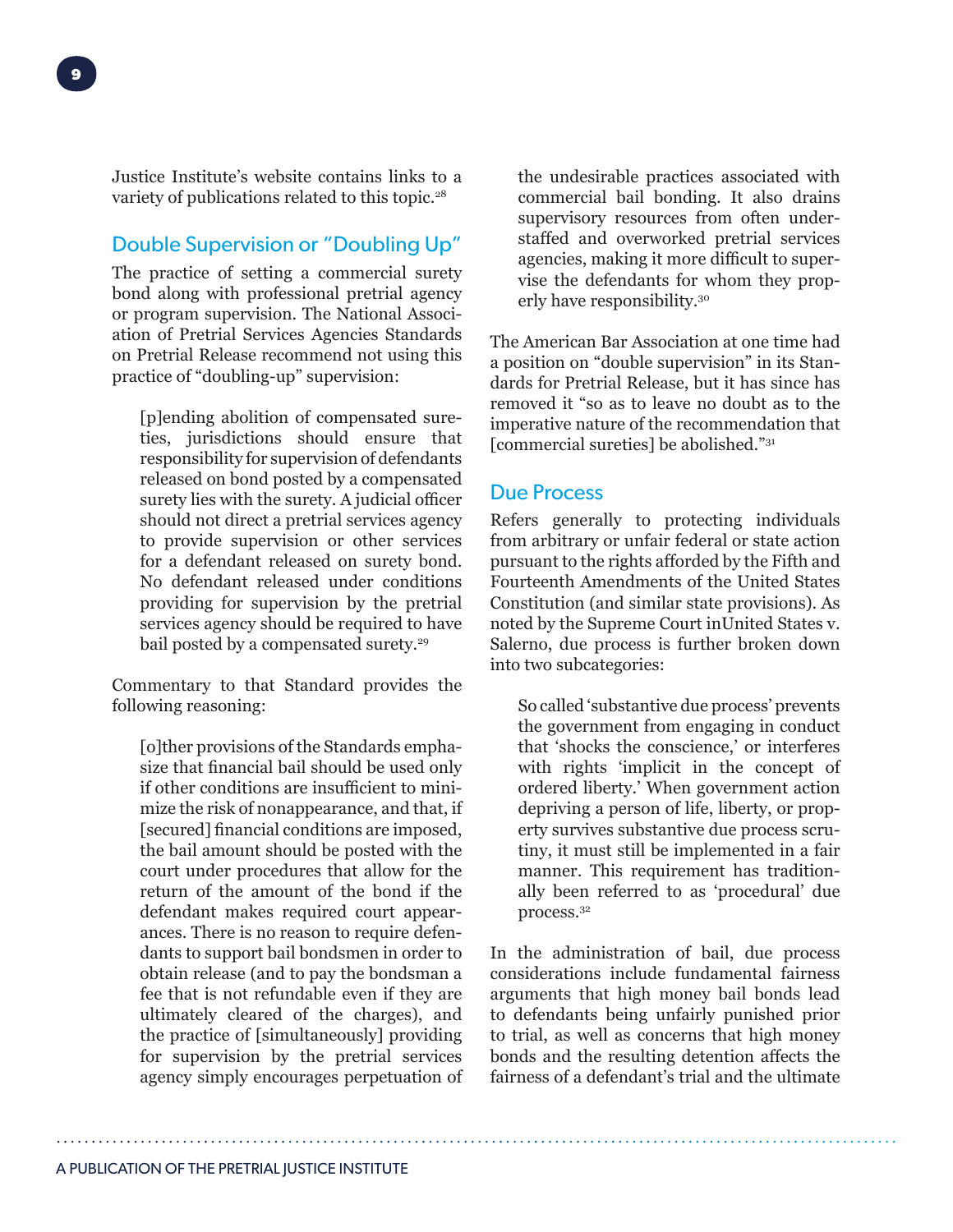disposition of the case. When financial conditions of release result in a defendant's pretrial detention without the type of hearing envisioned by the U.S. Supreme Court in Salerno, a procedural due process claim might also prove successful.

# Eighth Amendment

Typically refers to the Eighth Amendment to the United States Constitution, which states that "Excessive bail shall not be required, nor excessive fines imposed, nor cruel and unusual punishments inflicted." *See Excessive Bail*

# Emergency Release

As it relates to the field of bail and pretrial release, it is the release of any prisoner due to an emergency situation, such as (and typically) jail crowding. As a jail's percentage of pretrial inmates rises, that jail's overall population can rise above its operational capacity. Because many jurisdictions are uneasy with making policy changes affecting the pretrial population, one sometimes sees jails releasing convicted inmates early, often pursuant to elaborate emergency release schemes designed to comfort the public. At the extreme, emergency releases are a response to a court order to reduce a jail's population, but some programs are voluntary to remain within agreed-upon caps based on budgetary or other reasons. Emergency releases are relatively rare, but represent a significant and often well-publicized failure to manage a jail's population.

# Equal Protection

Refers generally to protecting individuals from laws that treat people unequally pursuant to the right guaranteed by the Fourteenth Amendment of the United States Constitution (and similar state provisions). In addition to considerations of due process (which include fundamental fairness arguments that high money bail bonds lead to defendants being unfairly punished before trial, as well as concerns that high money bonds and detention affects the fairness of a defendant's trial and the ultimate disposition of the case), many scholars have argued that equal protection considerations should serve as an equally compelling basis for fair treatment in the administration of bail, especially when considering the disparate impact of money bail bonds on defendants due only to their level of income.33

Over the years, this argument has been bolstered by language from Supreme Court opinions in cases like Griffin v. Illinois, which dealt with a defendant's ability to purchase a transcript required for appellate review. In that case, Justice Black stated that, "[t]here can be no equal justice where the kind of trial a man gets depends on the amount of money he has."34 Moreover, sitting as circuit justice to decide a prisoner's release in two cases, Justice Douglas uttered the following dicta frequently cited as support for equal protection analysis: (1) "Can an indigent be denied freedom, where a wealthy man would not, because he does not happen to have enough property to pledge for his freedom?";<sup>35</sup> and (2) "[N]o man should be denied release because of indigence. Instead, under our constitutional system, a man is entitled to be released on 'personal recognizance' where other relevant factors make it reasonable to believe that he will comply with the orders of the Court."36 Overall, despite scholarly arguments to invoke Equal Protection Clause analysis to the issue of bail, the federal courts have not been inclined to do so.

# Excessive Bail

A legal term of art used to describe bail that is unconstitutional pursuant to the Eighth Amendment to the United States Constitution (or similar state provisions). The Eighth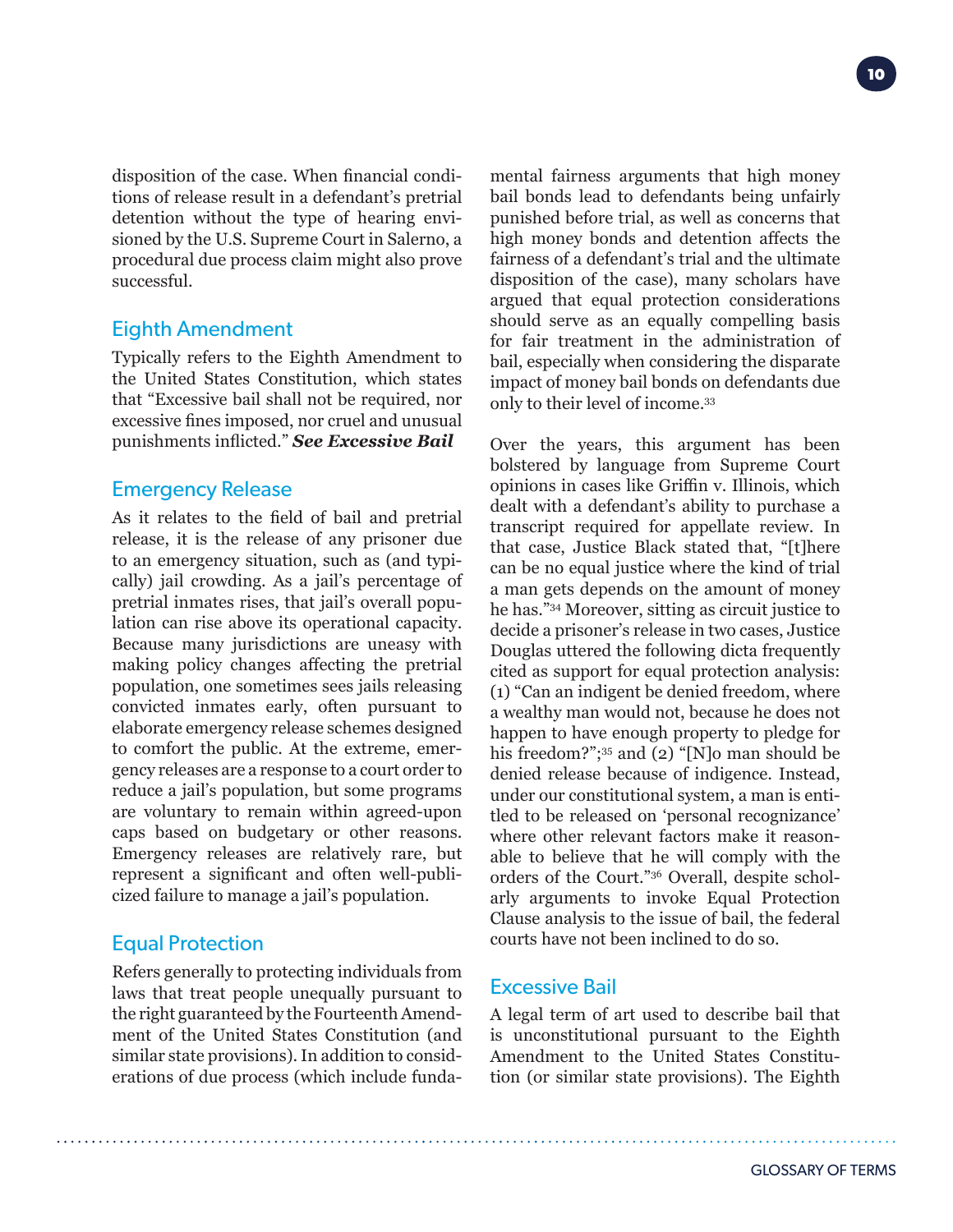Amendment states that, "Excessive bail shall not be required, nor excessive fines imposed, nor cruel and unusual punishments inflicted." The Excessive Bail Clause derives from reforms made by the English Parliament in the 1600s to curb the abuse of judges setting impossibly high money bail to thwart the purpose of bail to afford a process of pretrial release. The English Bill of Rights of 1689 first used the phrase, "Excessive bail ought not be required," which was incorporated into the 1776 Virginia Declaration of rights, and ultimately found its way into the United States and many other state constitutions.

Excessiveness must be determined by looking both at federal and state law, but a rule of thumb is that term relates overall to reasonableness. In United States v. Salerno, the Court stated as follows:

The only arguable substantive limitation of the Bail Clause is that the Government's proposed conditions of release or detention not be 'excessive' in light of the perceived evil. Of course, to determine whether the Government's response is excessive, we must compare that response against the interest the Government seeks to protect by means of that response. Thus, when the Government has admitted that its only interest is in preventing flight, bail must be set by a court at a sum designed to ensure that goal, and no more. Stack v. Boyle, supra. We believe that when Congress has mandated detention on the basis of a compelling interest other than prevention of flight, as it has here, the Eighth Amendment does not require release on bail.37

Thus, to determine excessiveness, one must "look to the valid state interests bail is intended to serve for a particular individual and judge whether bail conditions are excessive for the purpose of achieving those interests. The state may not set bail to achieve invalid interests [flight and public safety are valid; at least one federal court has held that the state's interest in setting bail at a level designed to prevent the arrestee from posting it is invalid, see Wagenmann v. Adams, 829 F.2d 196, 211-14 (1st Cir. 1987), and bail as punishment would also undoubtedly be an invalid state interest], nor in an amount that is excessive in relation to the valid interests it seeks to achieve."38

The law of Stack v. Boyle is still strong: when the state's interest is assuring the presence of the accused, "[b]ail set at a figure higher than an amount reasonably calculated to fulfill this purpose is 'excessive' under the Eighth Amendment."39 Nevertheless, as the language in Salerno indicates, financial conditions (i.e., amounts of money) are not the only conditions vulnerable to an excessive bail claim. Any unreasonable condition of release (e.g., a nonfinancial condition having no relationship to reducing or ameliorating an identified risk, or that exceeds what is needed to assure the constitutionally valid state interest) might be deemed constitutionally excessive.40

#### **Exoneration**

Exoneration generally is the removal of a responsibility. In the administration of bail and the pretrial process, it is a term of art referring to one being released from liability on a bail bond upon the successful satisfaction of all conditions of the bond, upon payment of a forfeiture of the bond, or upon the occurrence of any other statutorily enumerated justification, such as the death of the defendant, the surrender of the defendant into custody before the forfeiture process is complete, or deficiencies in the process affecting a surety's liability.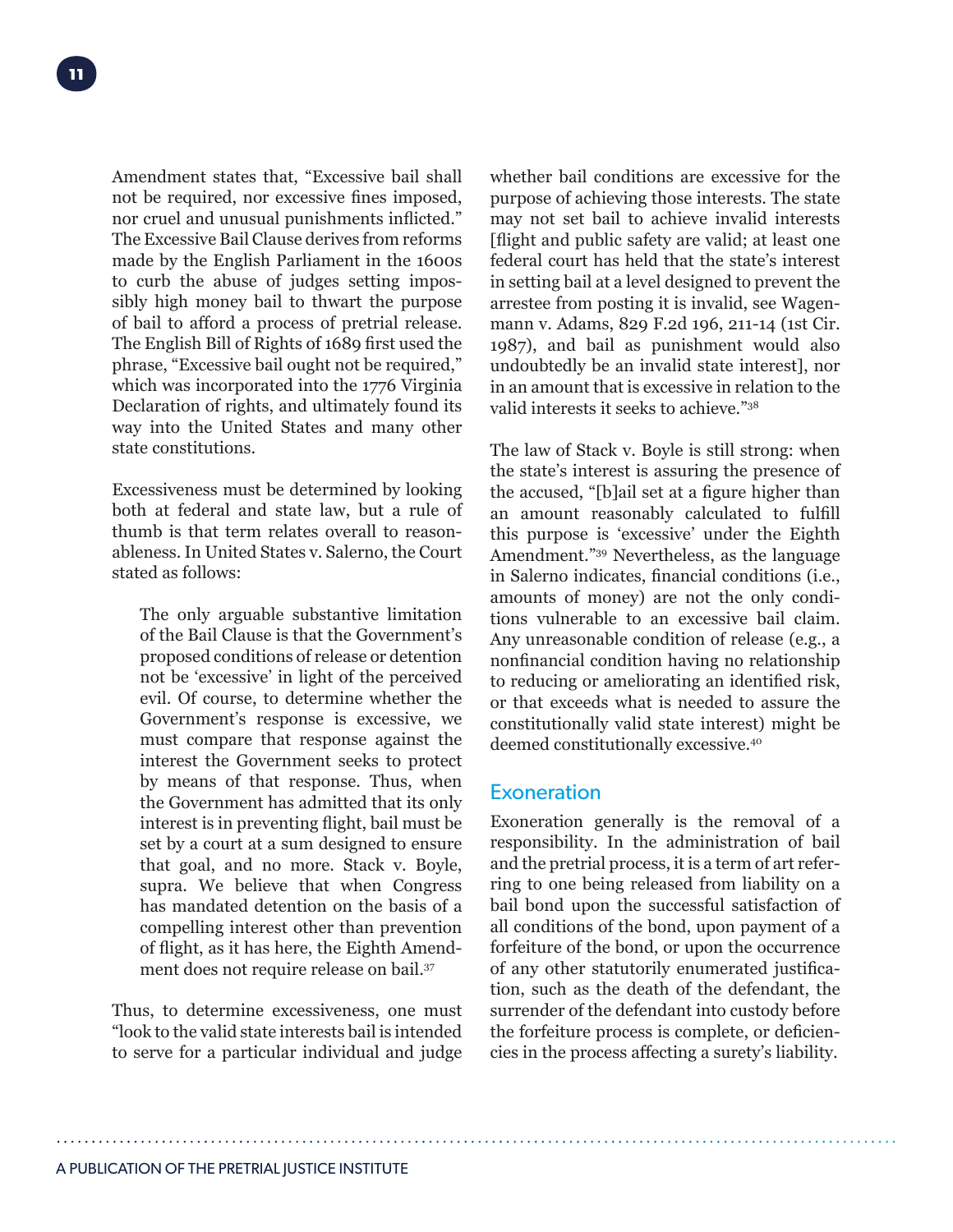**12**

# Failure to Appear (FTA)

The phrase typically used when a defendant or witness under subpoena does not show up for a scheduled court appearance. It is understood to carry with it some penalty for the failure, such as the issuance of a bench warrant. It has sometimes been defined as a "willful" absence from a court appointment, but research and experience has shown that FTAs needn't be willful to nonetheless occur.

# Failure to Appear Rate

## *see Court Appearance Rate*

# Felony

A serious crime usually punishable by imprisonment for more than one year or by death (Black's). Also called "major" or "serious" crimes. What is and is not considered a felony (and whether it is even called a felony) differs among jurisdictions, and the lines of demarcation between less-serious felonies and more-serious misdemeanors are often blurred, so reference to each state's sometimes complex criminal code is necessary to determine the precise definition. When reporting crime statistics, many entities (including the Federal Bureau of Investigation) categorize offenses using other classifications, such as "violent" and "property" offenses.

# First Appearance

The court proceeding in which a criminal defendant is first brought before a judge, either physically or through some electronic transmission. The laws concerning first appearances vary among the states, and can have different names. For example, in Rothgery v. Gillespie County, the case dealing with the Sixth Amendment right to counsel at the initial appearance, that appearance was called an "article 15.17 hearing," in which the Texas courts combined a probable cause determination with charge recitation and bail setting.<sup>41</sup> The relevant statute typically requires such a hearing "without unreasonable delay," causing some practical variation, and usually includes an advisement of defendant rights, a recitation of charges, and bail bond setting. Also called an "initial appearance." *See also Presentment*

# **Forfeiture**

To forfeit something generally in the law means to lose the right to money or property based on the breach of a legal obligation. In the administration of bail and the pretrial process, forfeiture refers to the procedure in which a court orders that the money paid up-front be retained by the court or that a surety pay the security pledged to the court when a defendant fails to fulfill the requirements of a bail bond. It is often used in relation to the bond agreement between a court, the defendant, and a commercial surety (bail bondsman), with numerous complicated statutory provisions governing the forfeiture procedure.42

# Habeas Corpus

From the Latin, "that you have the body," the term is short for habeas corpus ad subjiciendum, which means "that you have the body to submit to," and long for "habeas," as in "the defendant filed his habeas petition today." The term "habeas corpus" actually precedes any number of writs designed to bring a person from one place to another, typically court. The most frequently used and referred to (ad subjiciendum) is directed to someone detaining another person and commanding that the detained person be brought to court, typically to ensure that the person's imprisonment is not illegal. It is one means available for defendants to obtain judicial review of the right to bail, or the amount of a financial condition of a bail bond. To Garner, the term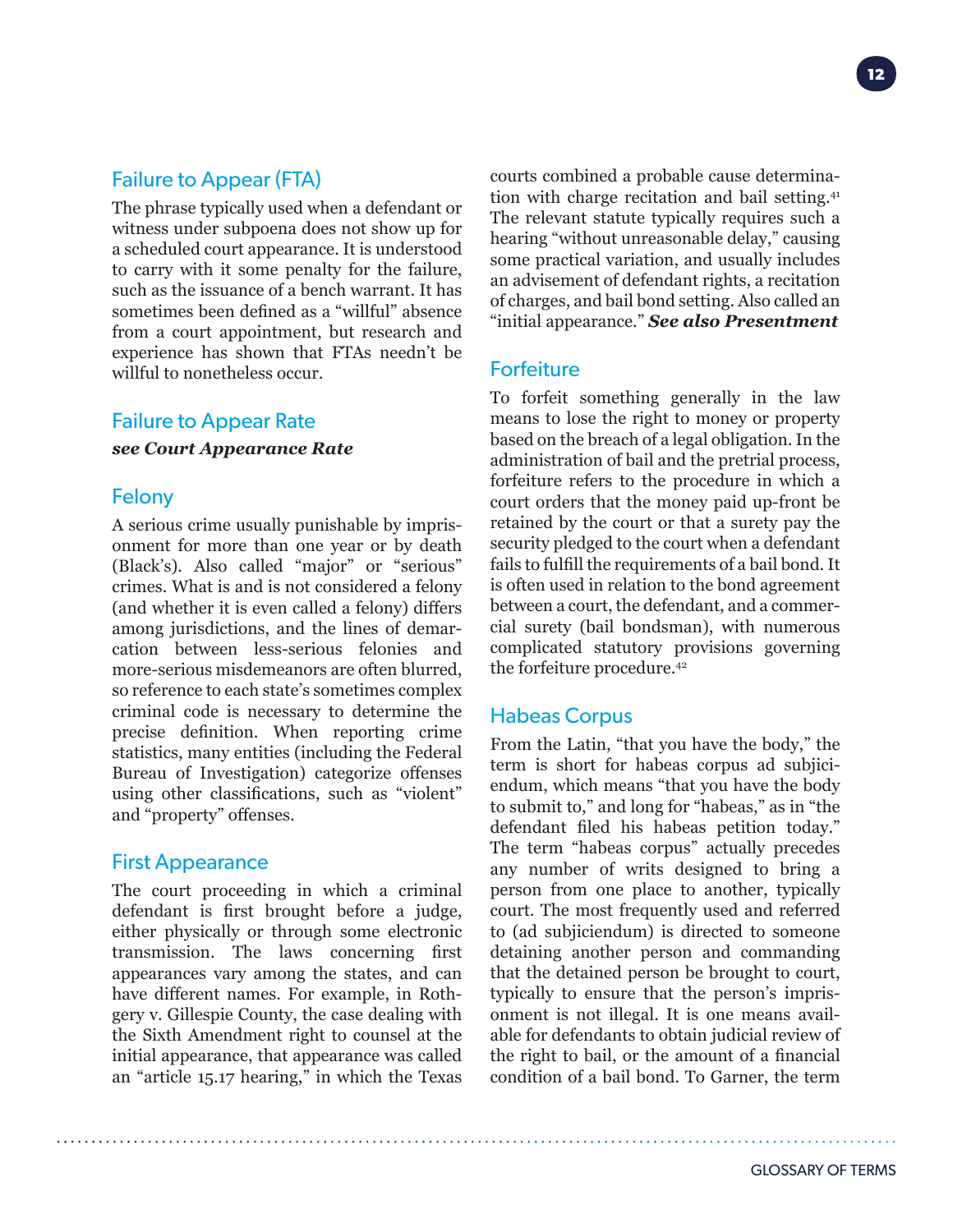habeas corpus "is the quintessential Latinism that has taken on a peculiar meaning so that no homegrown English term could now supply."43

It is often referred to as the "Great Writ," in recognition of its importance among all other writs, and has been described by the United States Supreme Court as "the fundamental instrument for safeguarding individual freedom against arbitrary and lawless state action."44 As Justice Stevens once wrote, "[t] he great writ of habeas corpus has been for centuries esteemed the best and only sufficient defence of personal freedom. Its history and function in our legal system and the unavailability of the writ in totalitarian societies are naturally enough regarded as one of the decisively differentiating factors between our democracy and totalitarian governments."45

Habeas corpus derives from the famous 1676 English case of an individual known only as Jenkes, who was held for two months on a charge that, pursuant to statute, required admittance to bail. Jenkes' case, and cases like it, ultimately led to Parliament's passage of the Habeas Corpus Act of 1679, which established procedures to prevent long delays before a bail hearing was held. The United States explicitly incorporated the right of habeas corpus into the Constitution in Article 1, Section 9, which reads, "[t]he privilege of the writ of habeas corpus shall not be suspended, unless when, in cases of rebellion or invasion, the public safety may require it." The first Judiciary Act provided habeas corpus for federal prisoners, and in 1867 Congress expanded the process to allow federal courts to grant writs of habeas corpus in all cases, including state cases, where any person may be restrained in violation of the Constitution or U.S. law or treaty. Each state typically also has its own habeas right and procedure, which is often incorporated into an overall postconviction remedy provision.

Like "bail," habeas corpus is a process, implicating a unique legal procedure and body of legal precedent.

# Immigration and Customs Enforcement ("ICE")

The principal investigative arm of the United States Department of Homeland Security, created in 2003 by merging parts of the United States Customs Service and the Immigration and Naturalization Service. In some jurisdictions, ICE places immigration holds on defendants that can affect their perceived risk and thus their pretrial status.

# **Incarceration**

According to Black's, it is the act or process of confining someone. By most estimates, the United States has the highest number of inmates and the highest incarceration rate in the world, with China (number of inmates) and Russia (incarceration rate) coming in second.

# Incarcerated Population

Also known at the local level as the jail population, the incarcerated population is the number persons held in one or more detention facilities. Jail population dynamics are important to understand when dealing with policies and procedures that affect that population, such as those surrounding bail and pretrial release. A typical jail is akin to a water barrel, which has an overall amount of liquid based on how much water is put into it, and how long that water stays inside the barrel until it is let out. Like the water barrel, the average daily jail population is determined by bookings (inflow) and length of stay (outflow). Thus, in addition to variations in bookings, various jail subpopulations can drive the average daily population based on their lengths of stay, and these lengths of stay, in turn, are affected by local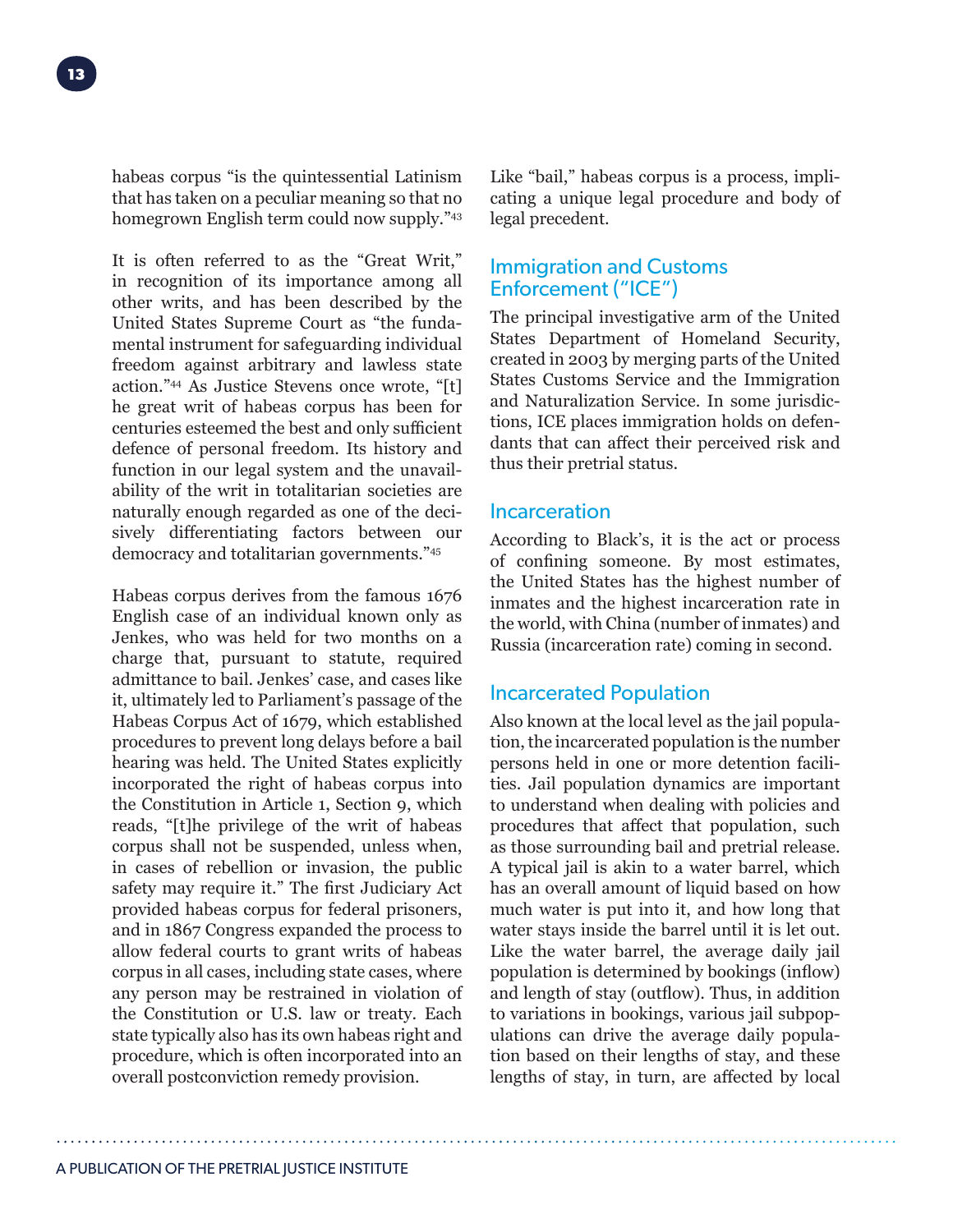policies and procedures. As it pertains to bail and pretrial release, the Bureau of Justice Statistics reports that jail populations peaked in 2008, but have been declining since then. Nevertheless, approximately two thirds of the inmates housed in our nation's jails are pretrial detainees, and the use of secured money at bail has increased the lengths of stay of pretrial inmates.

#### Individualized Bail Determination

The notion underlying a risk-based administration of bail that each defendant poses his or her own risk, which can be assessed using professional standards and research. It presupposes that the fixing of bail in a blanket fashion not taking into consideration those individual risk characteristics is flawed and possibly illegal. The notion was first articulated by the United States Supreme Court in Stack v. Boyle, 342 U.S. 1, 5-6 (1951), when the Court wrote that "[t]o infer from the fact of indictment alone a need for bail in an unusually high amount is an arbitrary act," and "[s]ince the function of bail is limited, the fixing of bail for any individual defendant must be based upon standards relevant to the purpose of assuring the presence of that defendant. The traditional standards as expressed in the Federal Rules of Criminal Procedure are to be applied in each case to each defendant." The particular standards referred to in Stack included the nature and circumstances of the offense, the weight of the evidence, the financial ability of the defendant, and his or her character. Most states have similar standards in their bail statutes, thus statutorily mandating an individualized bail setting.

#### Initial Appearance

*see First Appearance*

A term of art in the field of bail and pretrial release that often sums up a number of variables typically related to risk to court appearance and public safety. The phrase has sometimes been used as a label for a third constitutionally valid purpose for limiting pretrial freedom beyond court appearance and public safety, but often the phrase is either used without definition or has been further defined as relating to either court appearance or public safety. For example, the American Bar Association states that the purpose of the pretrial release decision includes "maintaining the integrity of the judicial process by securing defendants for trial."46 Other jurisdictions use the phrase when describing the threat of intimidating or harassing witnesses, arguably clear risks to public safety.

The phrase "ensure the integrity of the judicial process" was used in United States v. Salerno, 47 but only in a passing reference to the argument on appeal. Reviewing the court of appeals ruling, however, sheds some light on that argument. The principle contention at the court of appeals level was that the Bail Reform Act of 1984 violated due process because it permitted pretrial detention of defendants when their release would pose a danger to the community or any person.48 As the appeals court noted, this contention was different from what it considered to be the clearly established law that detention was proper to prevent flight or threats to the safety of those solely within the judicial process, such as witnesses or jurors. The appeals court found the idea of potential risk to the broader community "repugnant" to due process and, had the Supreme Court not reversed, the distinction between those in the judicial process and those outside of it might have remained. However, by upholding the Bail Reform Act's preventive detention provi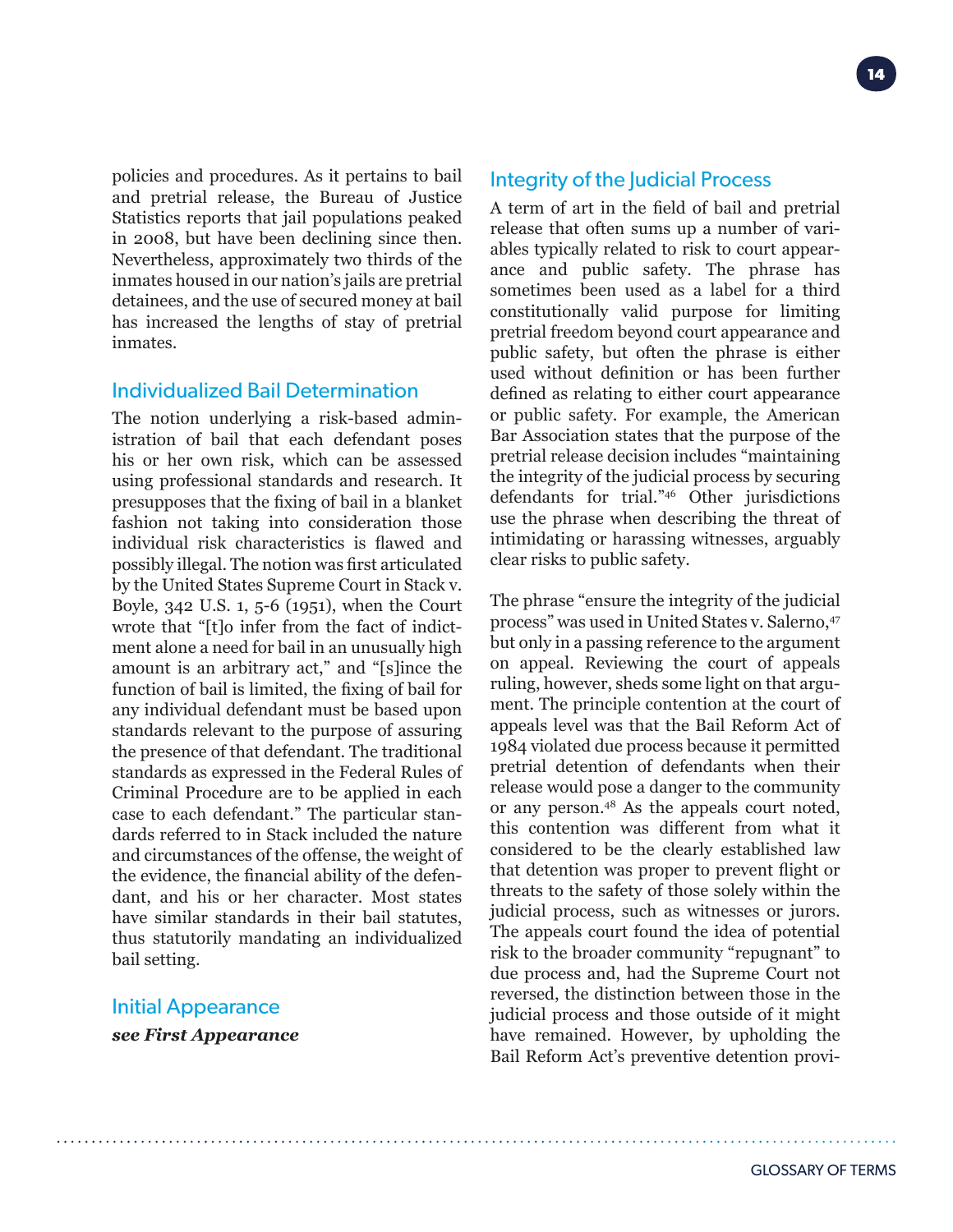sions, the Supreme Court forever expanded the notion of public safety to encompass consideration of all potential victims, whether in or out of the judicial process. Today, use of the phrase typically begs further definition so as to clarify whether judicial integrity means specifically court appearance or public safety, more general compliance with all court-ordered conditions of one's bail bond, or some other relevant factor.

## Jail

A jail is a building designated and used to temporarily confine persons who are sentenced to minor crimes or who do not obtain release during the pretrial period, typically operated by local jurisdictions. As Black's notes, it is a place of confinement that is somewhat more than a police station, and less than a prison. Jail is pronounced the same as "gaol," the British variant, which is traced to the Latin term for "cage." Because jails are seen as somewhat temporary, they often do not have the sort of long-term rehabilitation programs afforded in many prisons.

# Judge

A public official appointed or elected to hear and decide legal matters in court (Black's). The term is often used interchangeably with "court," as in "I hope that the court will decide this matter soon." There are numerous types of judges, from county and district to military and "senior visiting," so one should attempt always to further clarify the title. The term is frequently misused to describe those on supreme courts, who are typically instead called "justices." In some jurisdictions the title is important when determining the authority to grant or fix bail.

# Judicial Officer

Broader than the term "judge," judicial officers include judges and magistrates, as well as other officers of the court as defined locally or in state or federal bail statutes. In some jurisdictions the title is important when determining the authority to grant or fix bail.

# Least Restrictive Conditions

Least restrictive conditions is a concept related to excessive bail, as evidenced by the United States Supreme Court's opinion in Salerno, which explained that conditions of bail must be set at a level designed to assure a constitutionally valid purpose for limiting pretrial freedom "and no more." The phrase "least restrictive conditions" is a term of art expressly contained in the federal and District of Columbia statutes, the American Bar Association best-practice standards on pretrial release, and other state statutes based on those Standards (or a reading of Salerno). Moreover, the phrase is implicit through similar language from various state high court cases articulating, for example, that bail may only be met by means that are "the least onerous" or that impose the "least possible hardship" on the accused.

Commentary to the ABA Standard recommending release under the least restrictive conditions states as follows:

This Standard's presumption that defendants should be released under the least restrictive conditions necessary to provide reasonable assurance they will not flee or present a danger is tied closely to the presumption favoring release generally. It has been codified in the Federal Bail Reform Act and the District of Columbia release and pretrial detention statute,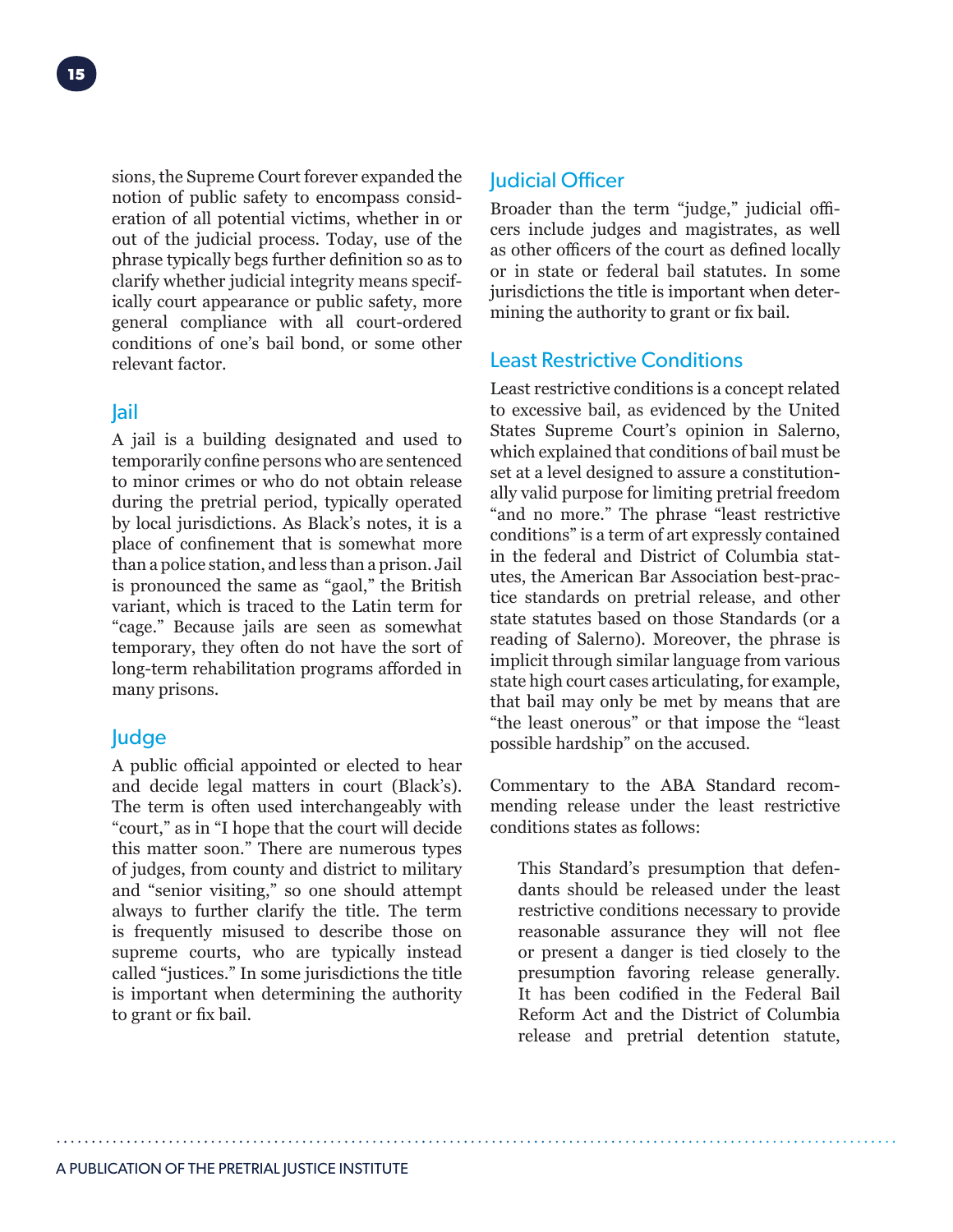**16**

as well as in the laws and court rules of a number of states. The presumption constitutes a policy judgment that restrictions on a defendant's freedom before trial should be limited to situations where restrictions are clearly needed, and should be tailored to the circumstances of the individual case. Additionally, the presumption reflects a practical recognition that unnecessary detention imposes financial burdens on the community as well as on the defendant.

The least restrictive principle is foundational, and is expressly reiterated throughout the ABA Standards when, for example, those Standards recommend citation release or summonses versus arrest. Moreover, the Standard's overall scheme creating a presumption of release on recognizance, followed by release on nonfinancial conditions, and finally release on financial conditions is directly tied to this foundational premise. Indeed, the principle of least restrictive conditions transcends the Standards and flows from even more basic understandings of criminal justice, which begins with presumptions of innocence and freedom, and which correctly imposes increasing burdens on the government to incrementally restrict one's liberty.

More specifically, however, the ABA Standard's commentary on financial conditions makes it clear that the Standards consider secured money bonds to be a more restrictive alternative to both unsecured bonds and nonfinancial conditions: "When financial conditions are warranted, the least restrictive conditions principle requires that unsecured bond be considered first." Moreover, the Standards state, "Under Standard 10-5.3(a), financial conditions may be employed, but only when no less restrictive non-financial release condition will suffice to ensure the defendant's appearance in court. An exception is an unsecured bond because such a bond requires no 'up front' costs to the defendant and no costs if the defendant meets appearance requirements."

## Legal and Evidence-Based Practices

According to Marie VanNostrand, Ph.D., who first coined the term, they are "interventions and practices that are consistent with the pretrial legal foundation, applicable laws, and methods research has proven to be effective in decreasing failures to appear in court and danger to the community during the pretrial stage. The term is intended to reinforce the uniqueness of the field of pretrial services and ensure that criminal justice professionals remain mindful that program practices are often driven by law and when driven by research, they must be consistent with the pretrial legal foundation and the underlying legal principles."49

## **Magistrate**

A judicial officer, often with limited jurisdictional power, who possesses whatever authority that is given to him or her through appointment or law. In some jurisdictions the title is important when determining the authority to grant or fix bail.

# Manhattan Bail Project (or Vera Study)

One of the best known social science studies of bail, and the first to explore alternatives to release on secured financial conditions (money bail bonds). It was conducted by the Vera Foundation (now the Vera Institute of Justice) and the New York University Law School beginning in October of 1961. It was designed "to provide information to the court about a defendant's ties to the community and thereby hope that the court would release the defendant without requiring a bail bond [i.e., release on the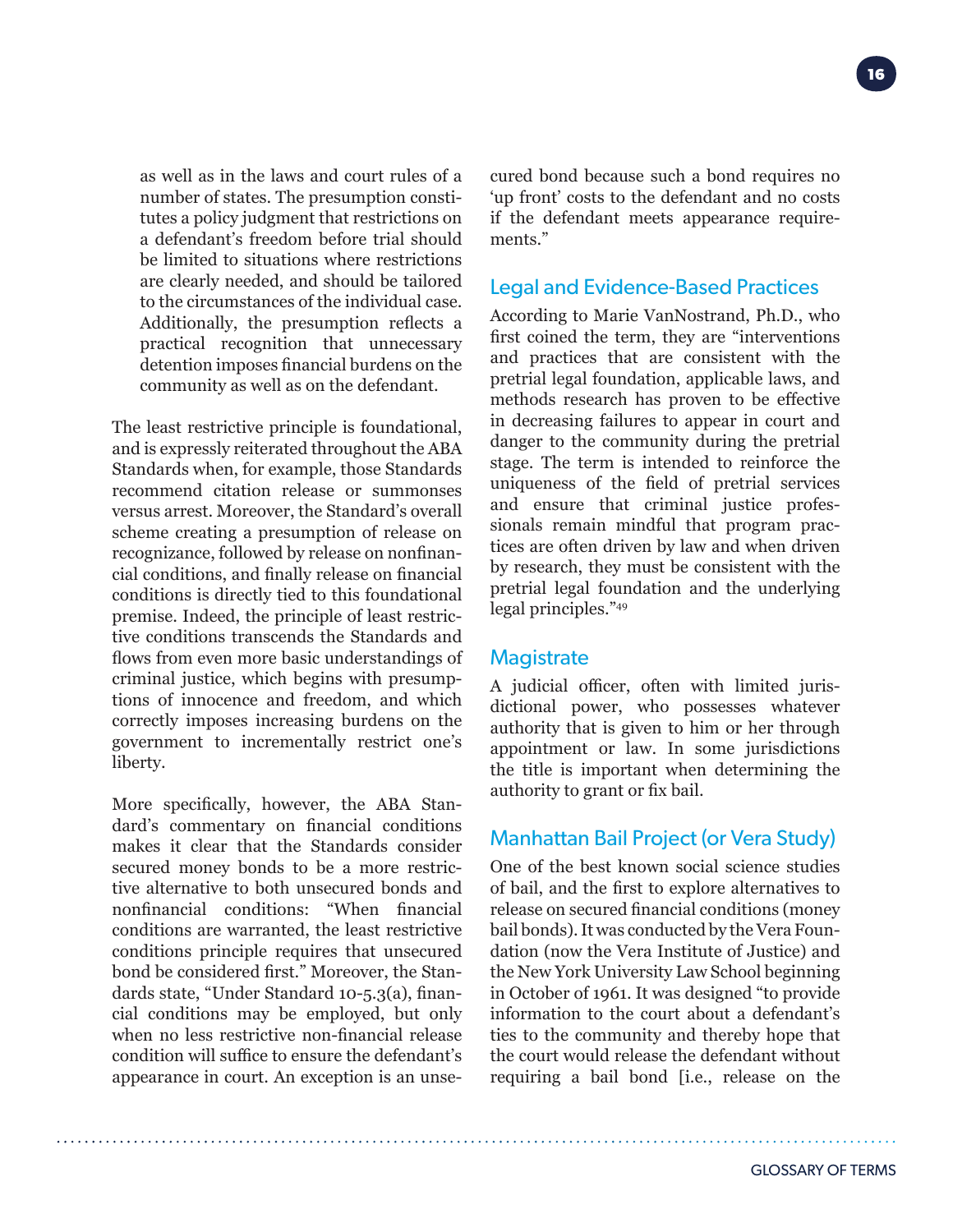defendant's own recognizance]."50 The project was a focal point of discussion at the National Conference on Bail and Criminal Justice in 1964, and generally in the bail reform movement of the 1960s.

#### Misdemeanor

A crime that is less serious than a felony and is usually punishable by a fine or relatively brief confinement in a place other than a prison (Black's). *See also Felony*

# Monetary Bail Bond Schedule (or Bail Schedule)

 A written listing of amounts of money to be used in bail setting based on the offense charged, regardless of the characteristics of any individual defendant. While they are often created with good intentions, many argue that bail schedules are the antithesis of individualized bail determinations, and thus clearly violate principles articulated by the Supreme Court in Stack v. Boyle.51 To many, they also improperly displace judicial discretion, and they have been "flatly reject[ed]" by the American Bar Association's Criminal Justice Standards on Pretrial Release because they are "arbitrary and inflexible," and because they exclude individualized factors that are more relevant to risk. At least three state supreme courts have examined procedures to implement non-discretionary bail amounts and found them legally deficient.<sup>52</sup>

# Money Bail

 A shorthand term used primarily for describing bail or a bail bond using secured financial conditions. The two central issues concerning money bail are: (1) unnecessary incarceration of defendants who cannot afford to pay; and (2) the use of secured financial conditions to protect public safety, a notion with no empirical support and no legal basis in the more enlightened states' statutes.

# Money Bail System

The "traditional" money or financial bail system, which includes any system of the administration of bail that is over-reliant on money. Some of its hallmarks include monetary bail bond schedules, overuse of secured bonds, a reliance on commercial sureties (forprofit bail bondsmen), financial conditions set to protect the public from future criminal conduct, and financial conditions set without consideration of the defendant's ability to pay, or without consideration of non-financial conditions that would likely reduce risk.

# National Association of Pretrial Services Agencies ("NAPSA") Standards on Pretrial Release

NAPSA is the national professional association for the pretrial release and pretrial diversion fields. Like the ABA's Standards, the NAPSA's Standards on Pretrial Release serve as best practice standards in the field.53 In many areas, the NAPSA Standards compliment (and sometimes mirror) the ABA Standards, but they also provide important detailed guidance on best practices for operating pretrial services agencies or programs.

# National Conference on Bail and Criminal Justice

The 1964 conference, convened by United States Attorney General Bobby Kennedy, which brought together over 400 judges, prosecutors, defense lawyers, police, bondsmen, and prison officials to present "for analysis and discussion specific and workable alternatives to [money] bail based on the experience of the Manhattan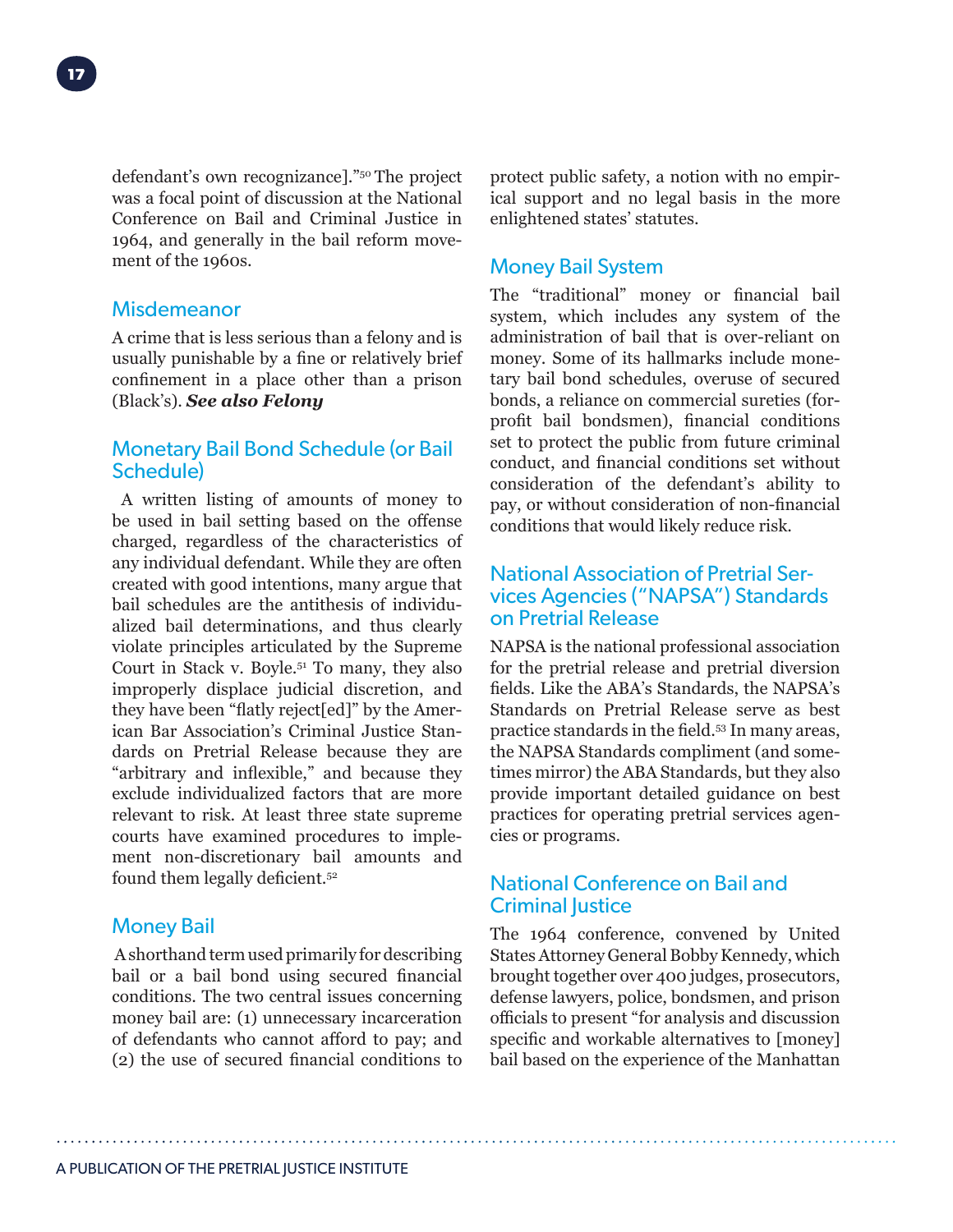Bail Project and some others which followed in its wake."54 Attorney General Kennedy closed the conference with the following memorable statement:

For 175 years, the right to bail has not been a right to release, it has been a right merely to put up money for release, and 1964 can hardly be described as the year in which the defects in the bail system were discovered.

\* \* \*

What has been made clear today, in the last two days, is that our present attitudes toward bail are not only cruel, but really completely illogical. What has been demonstrated here is that usually only one factor determines whether a defendant stays in jail before he comes to trial. That factor is not guilt or innocence. It is not the nature of the crime. It is not the character of the defendant. That factor is, simply, money. How much money does the defendant have?55

#### Plea

In criminal law, it is an accused person's formal response to a criminal charge (e.g., "guilty," "not guilty," "no contest") (Black's).

# Parole

Release from jail, prison, or other confinement after actually serving part of a sentence (Black's).

# Plea Bargain

A negotiated agreement between a prosecutor and a criminal defendant whereby the defendant typically pleads guilty to a lesser offense, or to one of multiple charges, in exchange for some concession by the prosecutor, such as an agreement to a more lenient sentence or a dismissal of other charges. It is also called a "plea agreement." There is a significant, but extremely sensitive issue in the administration of bail concerning whether a defendant's pretrial status has the effect of "coercing" a plea, typically by providing the defendant with a Hobson's choice (a take it or leave it option) of pleading guilty in order to be released from confinement. Given the large percentage of cases ending with guilty pleas, research is needed to shed further light on this issue.

# Point Scale

A system by which number or "point" values are assigned to various characteristics and circumstances associated with individual defendants. Threshold scores are established that identify defendants as eligible for release or not. Many pretrial programs have used a version of the original VERA point scale at one time, but many others have developed local or statewide validated pretrial risk assessments as called for by national standards. See Pretrial Risk Assessment

# Preliminary Hearing

A criminal hearing to determine whether there is sufficient evidence to prosecute an accused person. If sufficient evidence exists, the case proceeds to the next phase. Also called a preliminary examination, a probable cause hearing, or a bindover hearing (Black's).

# **Presentment**

A little-used term to describe the act of bringing a defendant before a judge for the defendant's first appearance as soon as reasonably possible. The United States Supreme Court recently commented on the federal presentment requirement, writing that it is not just some "administrative nicety," but in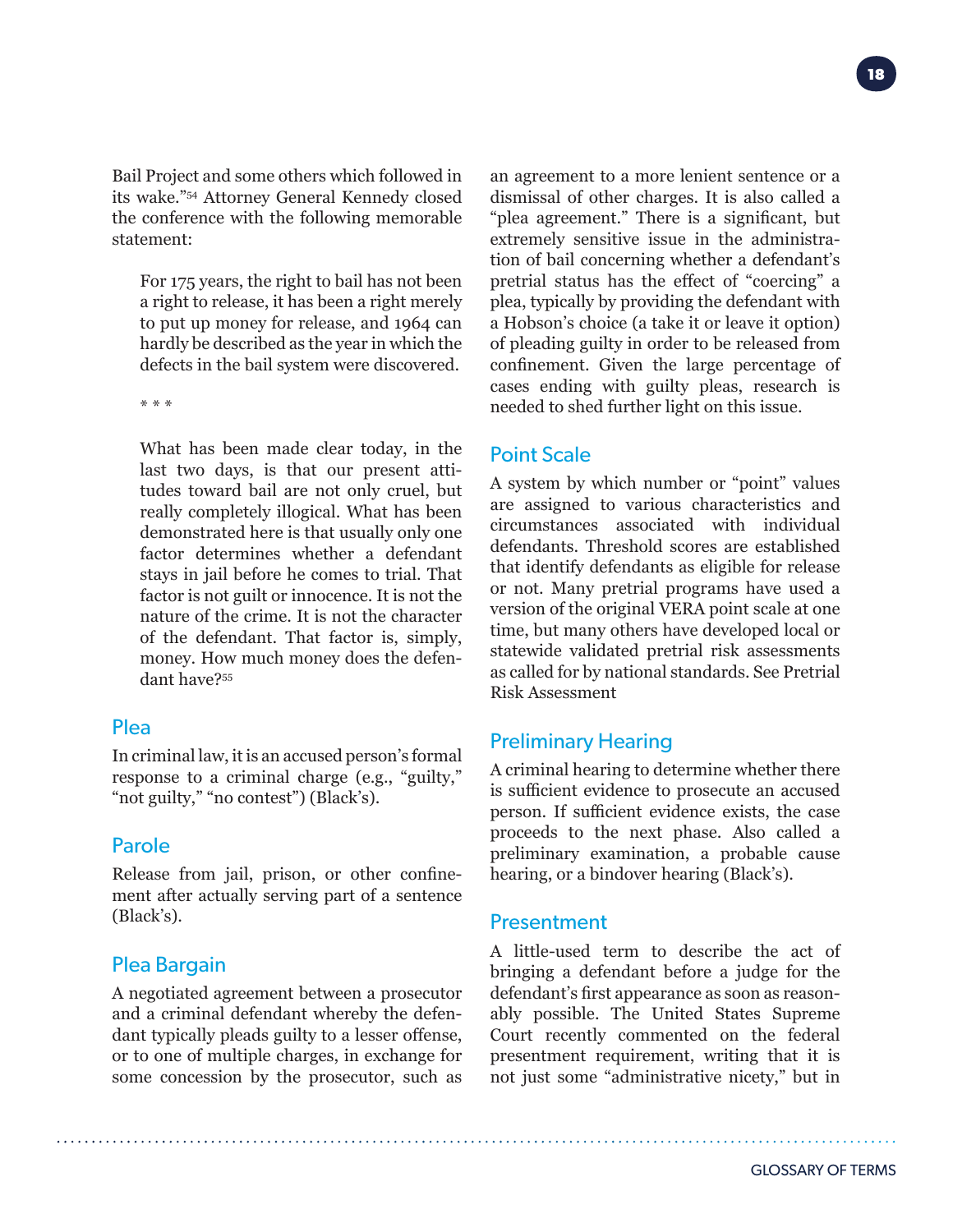fact still has practical importance: "As we said, it stretches back to the common law, when it was one of the most important protections against unlawful arrest. Today presentment is the point at which the judge is required to take several key steps to foreclose Government overreaching: informing the defendant of the charges against him, his right to remain silent, his right to counsel, the availability of bail, and any right to a preliminary hearing; giving the defendant a chance to consult with counsel; and deciding between detention or release."56 See First Appearance

## **Presumption**

A legal inference of assumption that a fact exists, based on the known or proven existence of some other fact or group of facts. Most presumptions are rules of evidence calling for a certain result in a given case unless the adversely affected party overcomes it with other evidence. A presumption shifts the burden of production or persuasion to the opposing party, who can then attempt to overcome the presumption (Black's). Concerning bail and pretrial release, the term is often used in "presumption of innocence" (see below), a "presumption of release" (tied philosophically to the presumption of innocence, and included in both the ABA's Criminal Justice Standards on Pretrial Release and NAPSA's Standards on Pretrial Release), a more specific "presumption of release on recognizance" (a principle flowing from the Standards' recommendations to use least restrictive conditions of release), and sometimes a "presumption toward confinement" found in some preventive detention statutes.

# Presumption of Innocence

The fundamental principle that a person may not be convicted of a crime unless the government proves guilt beyond a reasonable doubt, without any burden placed on the accused to prove innocence (Black's). Although it is not mentioned in the United States Constitution, its tie to the criminal burden of proof implicates the Due Process Clause.57 The United States Supreme Court first discussed the principle as the "true origin" of the doctrine of reasonable doubt, writing in Coffin v. United States that "a presumption of innocence in favor of the accused is the undoubted law, axiomatic and elementary, and its enforcement lies at the foundation of the administration of our criminal law."58 The Coffin Court itself traced the presumption's origins to various statements under Roman law, which included not only notions of proof, but also language re-articulated and published by Blackstone, who wrote that "it is better that ten guilty persons escape than that one innocent suffer."

Some confusion surrounding the phrase derives from a line in Bell v. Wolfish, in which the Court stated that the presumption of innocence "has no application to a determination of the rights of a pretrial detainee during confinement before his trial has even begun."59 The temptation to use this quote to erode the role of the presumption in the administration of bail is dampened considerably by the scope of concerns addressed in the Bell opinion. As the Court expressly stated: "We are not concerned with the initial decision to detain an accused and the curtailment of liberty that such a decision necessarily entails. . . . Instead, what is at issue when an aspect of pretrial detention that is not alleged to violate any express guarantee of the Constitution is challenged, is the detainee's right to be free from punishment, and his understandable desire to be as comfortable as possible during his confinement, both of which may conceivably coalesce at some point."60 Bell was essentially a conditions-of-confinement case, and the "no application" language, above, was uttered in discussing a prisoner's right to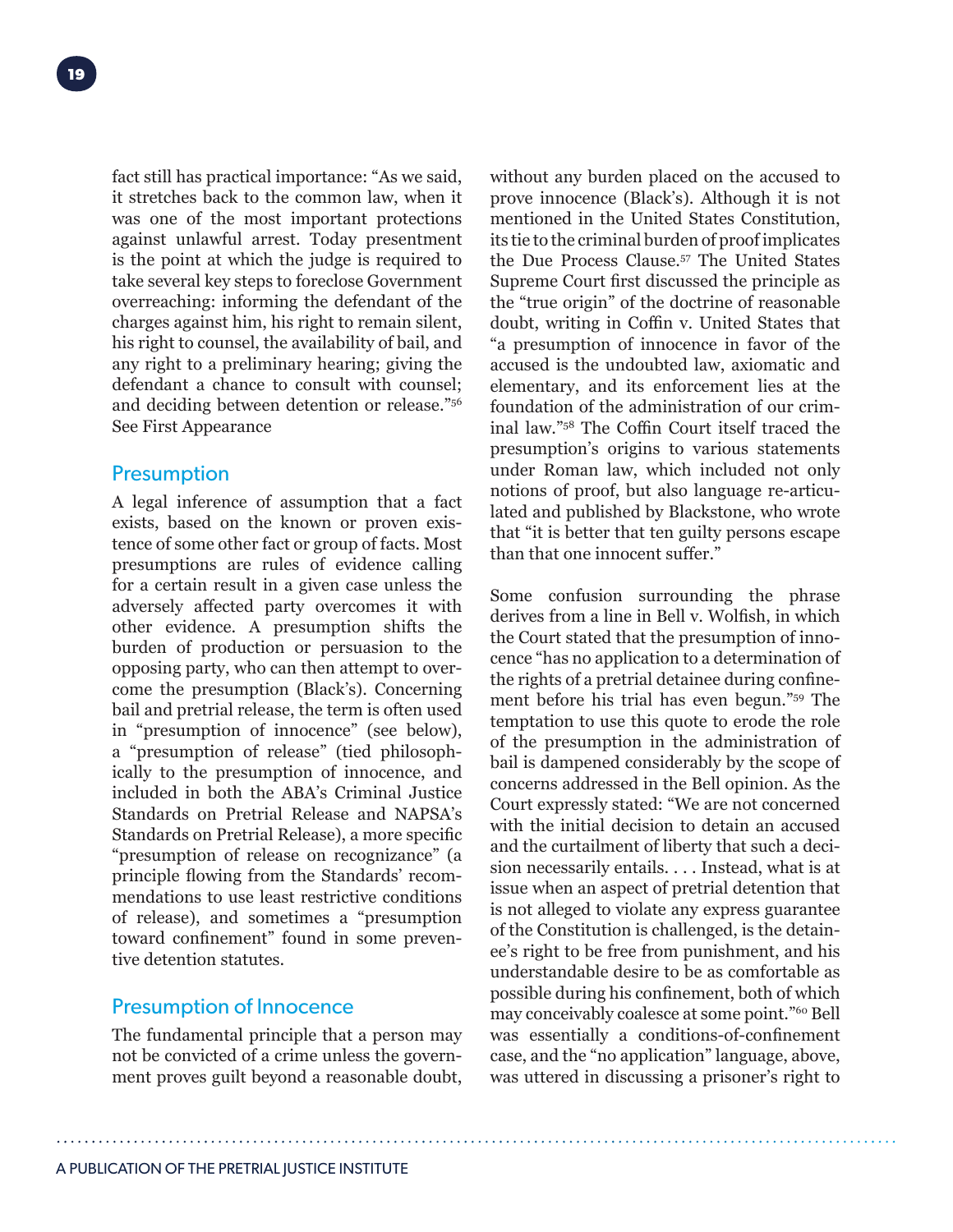be free from the correctional facility's practice of "double bunking" inmates.

Thus, the presumption of innocence everything to do with bail and the decision to release or confine a particular inmate, and theBell language should in no way diminish the strong statements concerning the right to bail found in Stack v. Boyle, in which the Court wrote,

From the passage of the Judiciary Act of 1789, to the present Federal Rules of Criminal Procedure, federal law has unequivocally provided that a person arrested for a non-capital offense shall be admitted to bail. This traditional right to freedom before conviction permits the unhampered preparation of a defense, and serves to prevent the infliction of punishment prior to conviction. Unless this right to bail before trial is preserved, the presumption of innocence, secured only after centuries of struggle, would lose its meaning.<sup>61</sup>

That the broader notion of a right to bail necessarily triggers serious consideration of the presumption of innocence is also clearly seen in United States v. Salerno, through Justice Marshall's dissent in which he wrote, albeit unconvincingly, that "the very pith and purpose of [the Bail Reform Act of 1984] is an abhorrent limitation of the presumption of innocence."62

## **Pretrial**

A period of time referring to the phase of a criminal defendant's case beginning at arrest and ending at final disposition. The term is often misused to refer to a pretrial services agency or program, or to pretrial services supervision.

# Pretrial Conditional Release

Pretrial conditional release refers to any form of release in which the defendant is required to comply with specific conditions set by the court, which can be financial, nonfinancial, or both.

**20**

# Pretrial Detention

Holding a defendant in secure detention before trial on criminal charges either because release was denied or because the established bail bond could not be posted (Black's). As the definition implies, pretrial detention can be intended or unintended, and thus judges should be purposeful when setting bail bonds so that they realize their intention that the defendant either be released or remain detained.

# **Pretrial Justice**

According to Tim Murray, Director Emeritus of the Pretrial Justice Institute, pretrial justice involves the proper administration of laws through fair and effective pretrial policies and practices for "the host of decisions that occur, from the arrest up to the point at which the case is concluded or disposed of."63 This definition extends the concept beyond merely the bail, or release/detention decision, to all decisions made during the pretrial phase of a criminal case. A similarly broad definition, drafted with inspiration from the United States Probation and Pretrial Services Charter for Excellence, is as follows: "The honoring of the presumption of innocence, the right to bail that is not excessive, and all other legal and constitutional rights afforded to accused persons awaiting trial while balancing these individual rights with the need to protect the community, maintain the integrity of the judicial process, and assure court appearance."64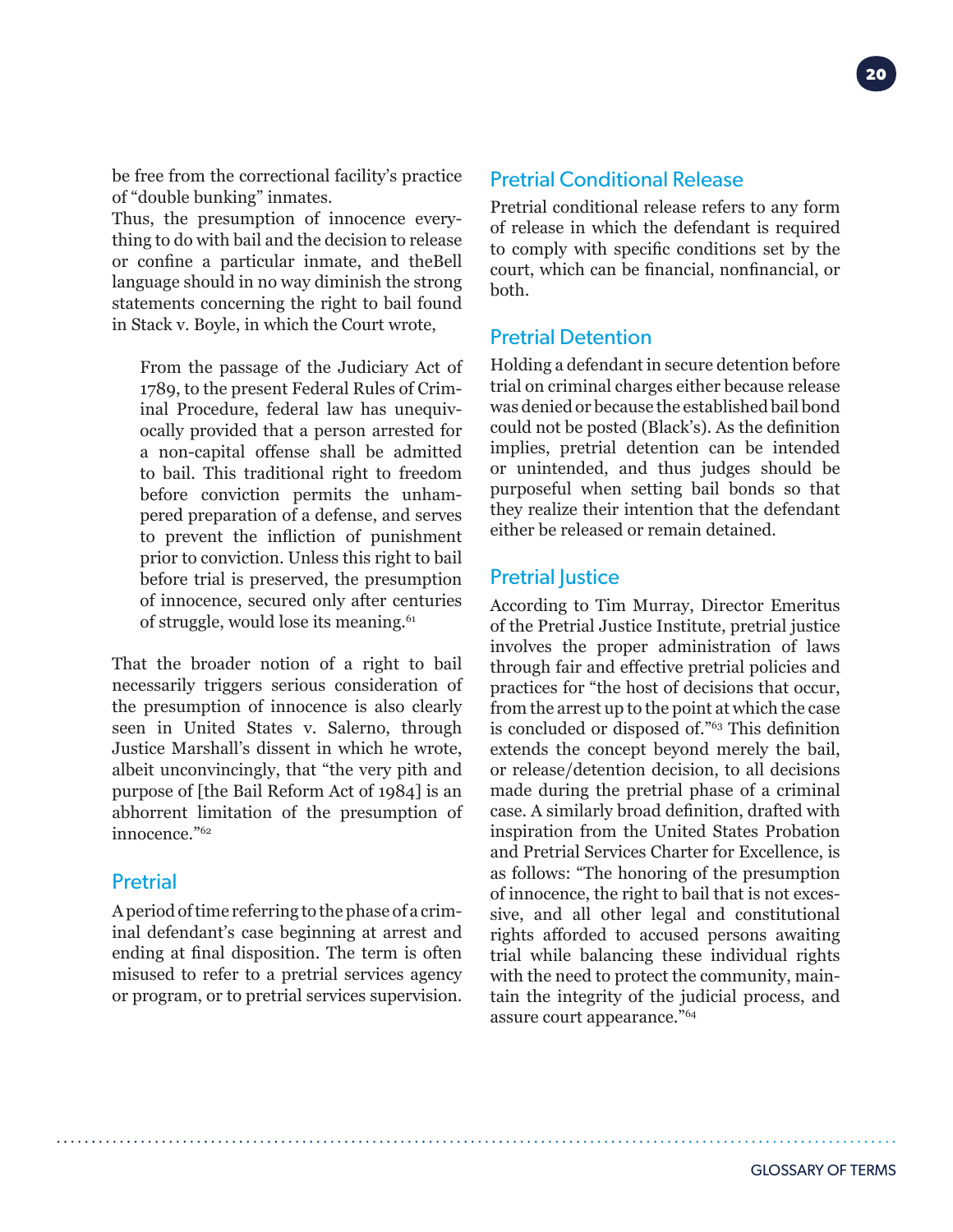A court's determination of whether a criminal defendant will remain at liberty or be held in secure detention until the disposition of his or her case. According to the American Bar Association's Criminal Justice Standards on Pretrial Release, "[t]he purposes of the pretrial release decision include providing due process to those accused of crime, maintaining the integrity of the judicial process by securing defendants for trial, and protecting victims, witnesses, and the community from threats, danger, or interference."65 The pretrial release decision, as contemplated by the Standards, is specifically distinguished from the traditional financial bail decision. *See Money Bail System, Bail*

# Pretrial Release Outcomes

Although the term "outcomes" can reflect whatever is measured (e.g., pretrial detention/ release outcomes, adjudication and sentencing outcomes), it is typically used to refer to results tied to the two constitutionally valid purposes for limiting pretrial freedom – court appearance and public safety. A third outcome, compliance with all other bail bond conditions, may also be measured.

# Pretrial Risk Assessment

The method by which a pretrial services program/agency or individual identifies and categorizes risks of pretrial misconduct presented by a particular defendant based upon the information gathered before the bail hearing. The risk assessment can be either subjective or objective. Subjective assessments are based on an evaluation of the defendant by the interviewer, who draws on his or her prior experience to assess release appropriateness. Objective assessments are based on procedures and conclusions supported by research and national organizations, such as the National Association of Pretrial Services Agencies and the American Bar Association, through their published standards.

# Pretrial Services Agency or Program

While widely varying, a pretrial services agency or program is generally known as any organization created ideally to perform the three primary pretrial agency or program functions of: (1) collecting and analyzing defendant information for use by the court in assessing risk; (2) making recommendations to the court concerning bail bond conditions of release to address risk; and (3) monitoring and supervising defendants who are released from secure custody during the pretrial phase of their cases in order to manage their risk. For a number of reasons, having a single entity provide these functions is likely the ideal, and is superior to separating the functions and having them performed by other, existing criminal justice entities.

# Pretrial Supervision

The act of managing, directing, or overseeing a defendant who has been released from secure custody during the pretrial phase of a criminal case, ideally to reasonably assure both court appearance and public safety. It is often re-phrased as "pretrial services supervision," and used to refer to supervision by a pretrial services program or agency, engaged to provide oversight for compliance with all conditions of a bail bond to further the dual purpose of bail. Because commercial bail bondsmen are only concerned with court appearance, their oversight in any particular case could arguably be considered a more limited form of "pretrial supervision," but likely never "pretrial services supervision."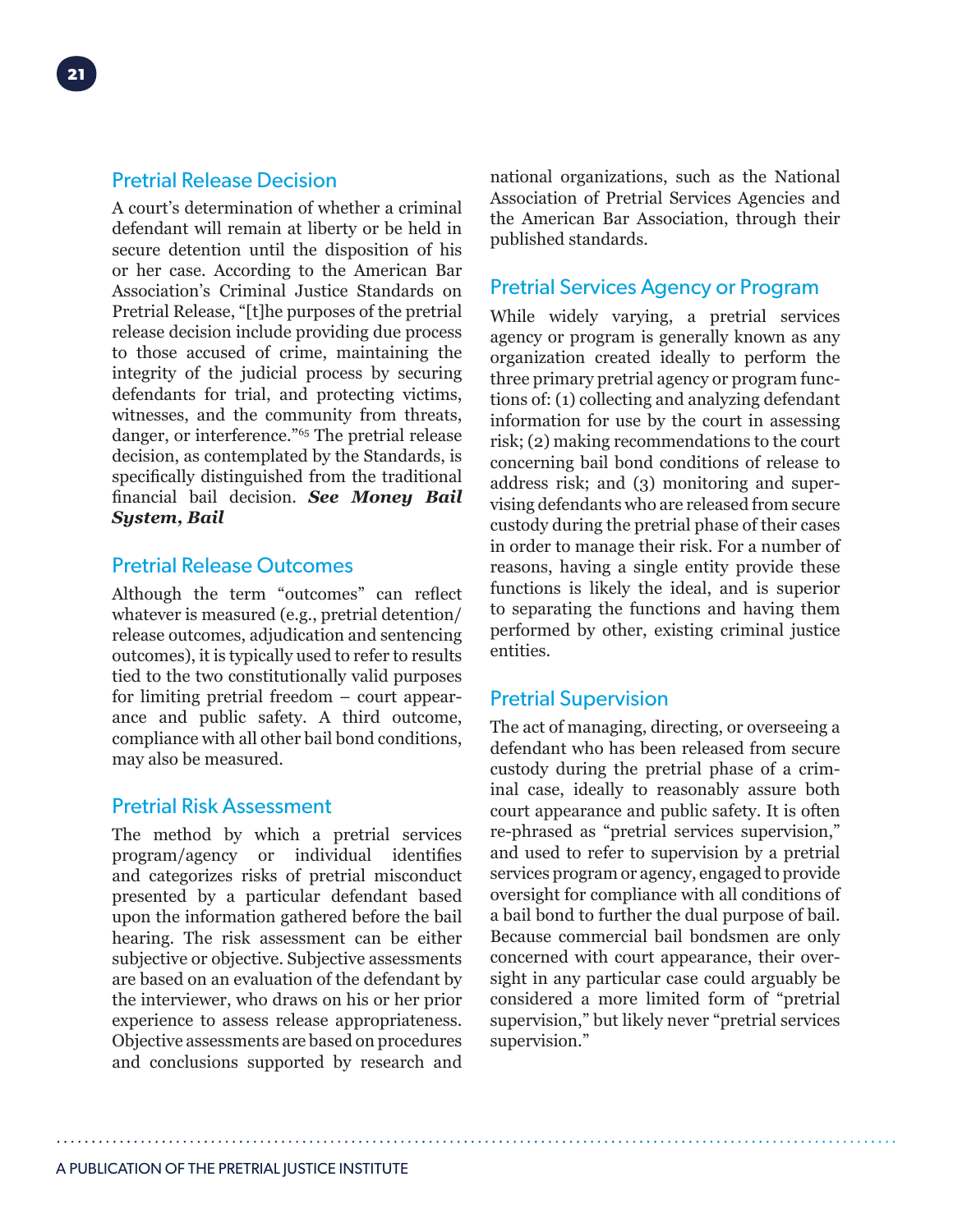#### Preventive Detention

Pretrial detention designed to prevent either flight or danger to the community. The laws of many states and the federal system allow the court to detain defendants in certain carefully defined categories of cases either based on the defendant's most serious charge or when no condition or combination of conditions of pretrial release can reasonably assure court appearance or public safety. When drafted properly, these laws include substantial due process elements, such as those reviewed and approved by the United States Supreme Court in United States v. Salerno.<sup>66</sup> It is correctly argued that such detention should be used sparingly, for while the Supreme Court in Salerno upheld the federal preventive detention provisions of the Bail Reform Act of 1984, it also uttered the memorable statement, "In our society, liberty is the norm, and detention prior to trial or without trial is the carefully limited exception."67 In that opinion, the Court specifically emphasized that the "extensive safeguards" embedded in the Bail Reform Act and the "careful delineation of the circumstances under which detention will be permitted" were crucial to repelling the constitutional challenges. Nevertheless, some federal districts have reported pretrial detention rates as high as 70-80%, indicating potential overuse of the statutory provisions, and a trend contrary to the Court's warning to ensure that detention remain an exception.<sup>68</sup> Moreover, in many cases across this country bail bonds are often set in unaffordable, if not excessive amounts, leading to preventive detention without any of the procedural safeguards envisioned by the Court in Salerno.

#### Prison

According to Webster's Dictionary, a prison is generally a place of confinement, and specifically an institution (as one under state jurisdiction) for confinement of persons convicted of serious crimes. One should not expect to find any pretrial inmates housed in a state prison; however, defendants facing federal charges are sometimes held in federal prisons, and some states actually call their jails "prisons." Private prisons exist in the United States, which are run by private corporations whose services and beds are contracted out by state governments or the Federal Bureau of Prisons.

#### Probable Cause

A reasonable ground to suspect that a person has committed or is committing a crime or that a place contains specific items connected with a crime (Black's). Probable cause generally refers to having more evidence for than against. It is a term of art in criminal procedure referring to the requirement that arrests be based on probable cause. Probable cause to arrest is present when "at that moment the facts and circumstances within [the officers'] knowledge and of which they had reasonably trustworthy information were sufficient to warrant a prudent man in believing that the [person] had committed or was committing an offense."<sup>69</sup> In County of Riverside v. McLaughlin, 500 U.S. 44 (1991), the Supreme Court ruled that suspects who are arrested without a warrant must be given a probable cause hearing within 48 hours.

#### Probation

A court imposed criminal sentence that, subject to stated conditions, releases a convicted person into the community instead of sending him or her to jail or prison (Black's). Though similarities exist between probation and pretrial release (indeed, sometimes pretrial services are delivered by a jurisdiction's probation office), the crucial difference is that probation is a sentence of punishment imposed upon conviction, and thus has entirely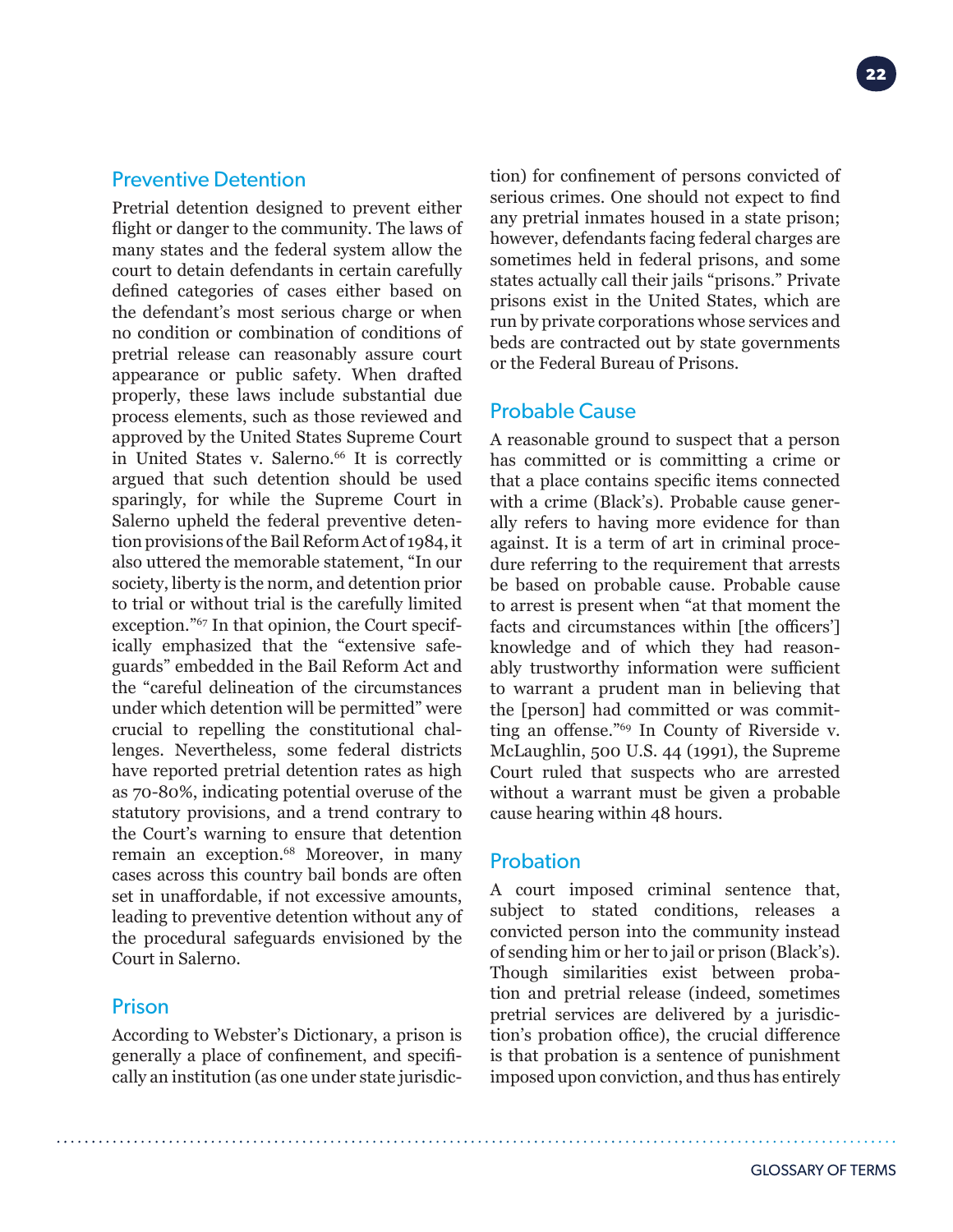different legal purposes than those underlying the bail process. There exists an unfortunate irony that many criminal defendants will spend the entire pretrial phase of their case in secured confinement, only to be released back into the community after conviction by being sentenced to probation.

#### Pro se

For oneself, or on one's own behalf, without the assistance of a lawyer. Sometimes called in propria persona, or "pro per" for short (Black's). There are empirical data to support the notion that pro se defendants are at some significant disadvantage during their bail setting. *See Public Defender, Right to Counsel*

#### **Prosecutor**

A legal officer who represents the government in criminal proceedings (although there is such a thing as a private prosecutor, it is rare). They are known by different names, including district attorney, county attorney, commonwealth attorney, municipal attorney, state's attorney, prosecuting attorney, etc. Prosecutors in the federal system are known as United States Attorneys and Assistant United States Attorneys, or "AUSA's" for short.

#### Protection Order/Restraining Order

Often used interchangeably, but in some states defined differently, both terms refer to court orders prohibiting or restricting a person from engaging in delineated conduct. They can be mandated statutorily for all cases, or discretionary for particular cases, such as domestic violence.

## Public Defender

A lawyer or staff of lawyers, usually publicly appointed and paid, whose duty is to represent indigent criminal defendants (Black's). Any term relating to defense counsel raises the important but somewhat misunderstood issue of lawyer representation during the first appearance. The relevant National Association of Pretrial Services Agencies standard, Standard 2.2(d) states that "[a]t the defendant's first appearance, he or she should be represented by counsel. If the defendant does not have his or her own counsel at this stage, the judicial officer should appoint counsel for purposes of the first appearance proceedings, and should ensure that counsel has adequate opportunity to consult with the defendant prior to the first appearance."70 Comments to that Standard explain that organization's position:

The committee that drafted the Standards recognizes that, as of the time of their adoption in 2004, many jurisdictions do not routinely provide for the appointment of counsel to represent defendants at first appearance. However, if the first appearance is to be fair and meaningful, it is vitally important to ensure that defendants are represented effectively at this proceeding. Attorneys who understand the importance of the decisions made at first appearance, are familiar with the contents of pretrial services reports and with available release options, and are able to advocate effectively for their clients – on the basis of consultation with the defendant and even very brief contact with family members or friends of the defendant – can make the difference between liberty and confinement for defendants during the pretrial period.<sup>71</sup>

The relevant ABA Standard concerning defendant representation recommends only that "[i]f the defendant is not released at the first appearance and is not represented, counsel should be appointed immediately. The next judicial proceeding should occur promptly, but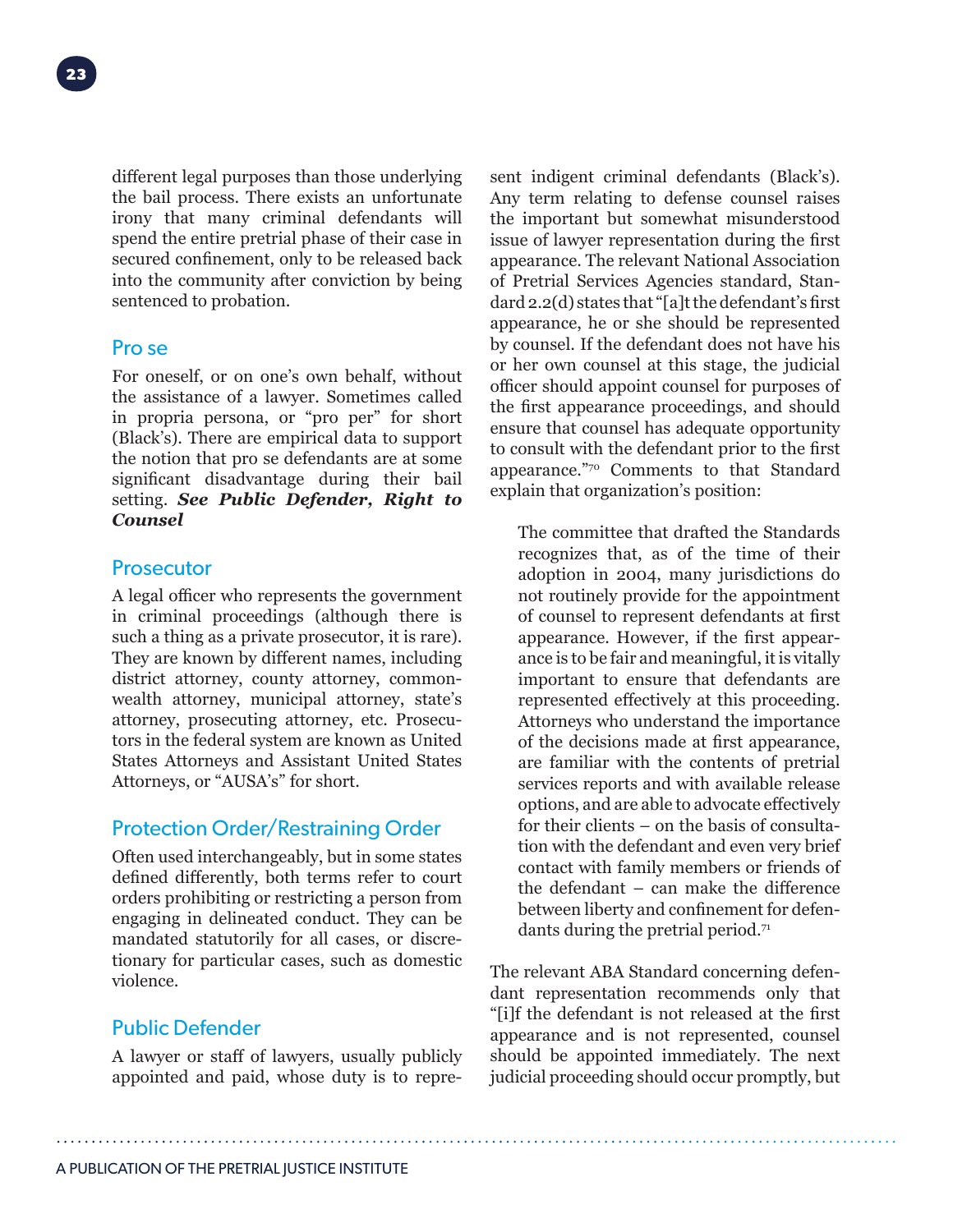not until the defendant and defense counsel have had an adequate opportunity to confer, unless the defendant has intelligently waived the right to be represented by counsel."72 Commentary to the Standard, however, better reflects the ABA's position on the issue:

[i]n some jurisdictions, defendants are represented by counsel, at least provisionally, at their first appearance, but this is not a universal practice. ABA policy, however, clearly recommends that provision of counsel at first appearance should be standard in every court. Thus, the Providing Defense Services Standards call for counsel to be provided to the accused 'as soon as feasible, and, in any event, after custody begins, at appearance before a committing magistrate, or when formal charges are filed, whichever occurs first.'

Provision of counsel at the first appearance is especially important if consideration is going to be given to detention or to release on conditions that involve a significant restraint on the defendant's liberty.73

Fairly recent data support the recommendations contained in the ABA and NAPSA Standards. Noting that previous attempts to provide legal counsel in the bail process have been neglected, in 1998 the Baltimore, Maryland, Lawyers at Bail Project was created to demonstrate empirically whether or not lawyers mattered during bail bond setting hearings. Using a controlled experiment (with some defendants receiving representation at the bail hearing and others not receiving representation) the Project found that defendants with lawyers: (1) were over two and one-half times more likely to be released on their own recognizance; (2) were over four times more likely to have their initially-set

bail bond amounts reduced at the hearing; (3) had their money bail bond reduced by a greater amount; (4) were more likely to have the money bond reduced to a more affordable level (\$500 or under); (5) spent less time in jail (an average of two days versus nine days for unrepresented defendants); and (6) had longer bail bond review hearings than defendants without lawyers at first appearance.<sup>74</sup> In a paper reporting the results of this study, the authors concluded:

[L]awyers do make a difference. The randomized controlled experiment conducted by the Lawyers at Bail Project in Baltimore supports the conclusion that having a lawyer present at a bail hearing to provide more accurate and complete information has far-reaching consequences. The accused is considerably more likely to be released, to respect the system and comply with orders, to keep his job and his home, and to help prepare a meaningful defense. The public at large benefits, too, from the unclogging of congested court systems and overcrowded jails and the resulting savings in taxpayer dollars.75

At the time of their publication, Colbert et al. noted that sixteen states refused to provide lawyers at this initial proceeding altogether, and twenty-six states declined to provide defendant representation at bail bond settings in all but a few counties. According to the authors, only eight states and the District of Columbia provided a right to counsel at first appearance. *See Pro Se, Right to Counsel*

# Public Safety

The second constitutionally valid purpose for limiting pretrial freedom, along with assuring court appearance, typically measured by new arrests or new charges, but sometimes, and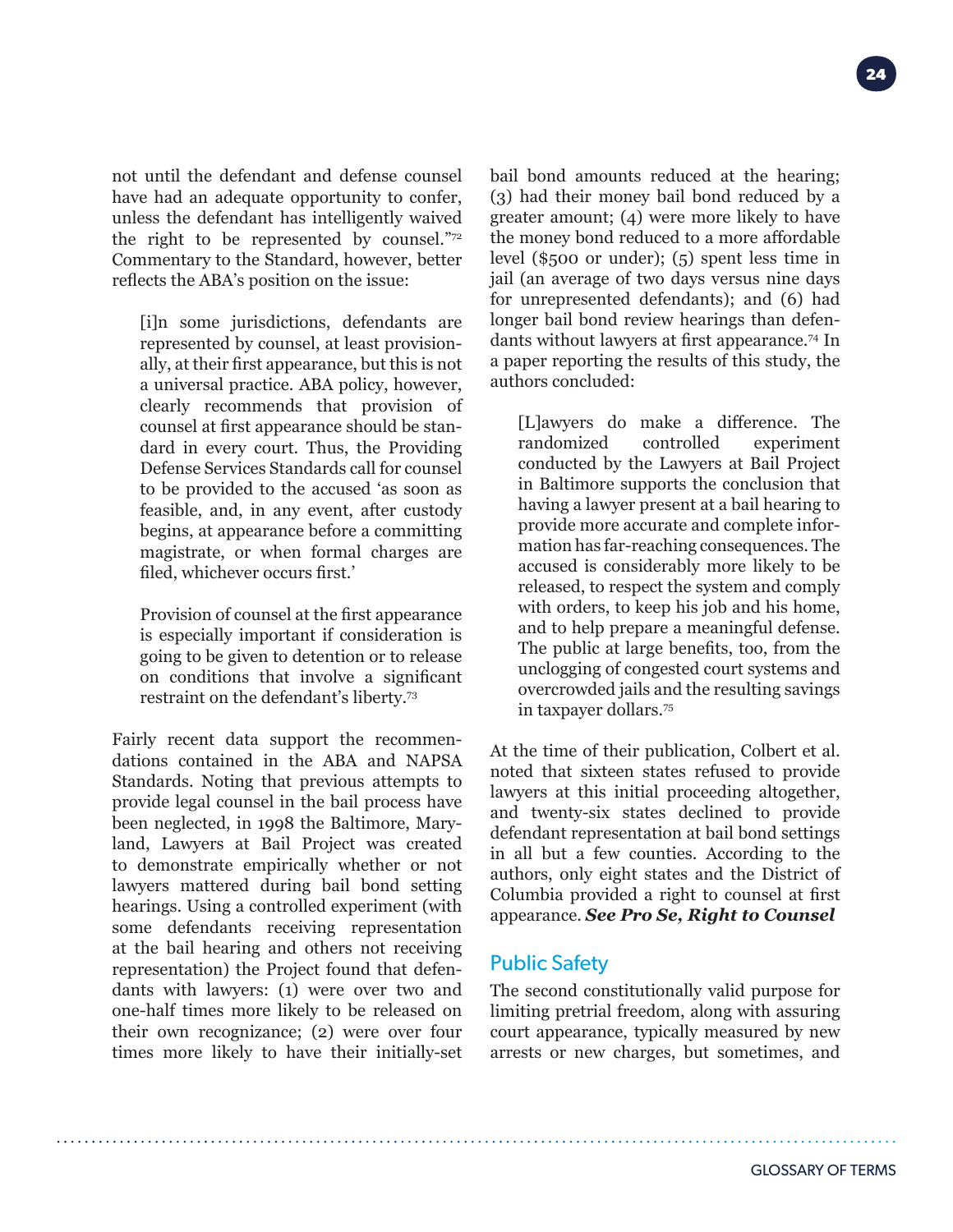more appropriately, expressed in the negative from these measurements (e.g., the "no new arrest or charge rate"). The term is also somewhat overused by some public officials as an undefined and unmeasured, and thus unassailable rationale for defending certain policies and practices.

#### **Recognizance**

Generally, an obligation by which a person promises to perform some act or observe some condition, such as to appear when called, to pay a debt, or to keep the peace. According to Black's, a recognizance most commonly takes the form of a bail bond that guarantees an un-jailed criminal defendant's return for a court date.

# Recommendations

Verbal or written suggestions to the court regarding the conditions of release or detention appropriate for the case at hand.

# Right to Bail

When granted by federal or state law, it is the right to release from jail or other government custody through the bail process. Technically, it is typically the "right to non-excessive bail," which goes to the reasonableness of the conditions placed on any particular defendant's release. The United States Constitution does not have an explicit right to bail clause, but that right is contained in the federal statute. Many states have right to bail clauses, even if that right has been limited for certain cases.

Some argue, incorrectly, that the right to bail means only the right to have bail set. This argument ignores clear statements by the United States Supreme Court indicating that the right to bail normally means a right to pretrial freedom, such as the following two statements from Stack v. Boyle: (1) "federal law has unequivocally provided that a person arrested for a non-capital offense shall be admitted to bail. This traditional right to freedom before conviction permits the unhampered preparation of a defense, and serves to prevent the infliction of punishment prior to conviction."76; (2) "The practice of admission to bail, as it has evolved in Anglo-American law, is not a device for keeping persons in jail upon mere accusation until it is found convenient to give them a trial. On the contrary, the spirit of the procedure is to enable them to stay out of jail until a trial has found them guilty."77). The argument also conflicts with the following seminal statement from United States v. Salerno: "In our society liberty is the norm, and detention prior to trial or without trial is the carefully limited exception."78

The legal structure of the right to bail differs among the states. Nine states, like the federal system, have no right to bail articulated in their constitutions. Approximately twenty one states have "traditional" and fairly broad right to bail provisions, which were modeled after Pennsylvania's law of 1682. The remaining states have amended their constitutions to allow for preventive detention in various ways.

# Right to Counsel

The Sixth Amendment right of the accused to assistance of counsel for his or her defense. There is also a Fifth Amendment right, which deals with the right to counsel during all custodial interrogations, but the Sixth Amendment right more directly affects the administration of bail as it applies to all "critical stages" of a criminal prosecution. According to the Supreme Court, the Sixth Amendment right "does not attach until a prosecution is commenced."79 Commencement, in turn, is "the initiation of adversary judicial criminal proceedings – whether by way of formal charge,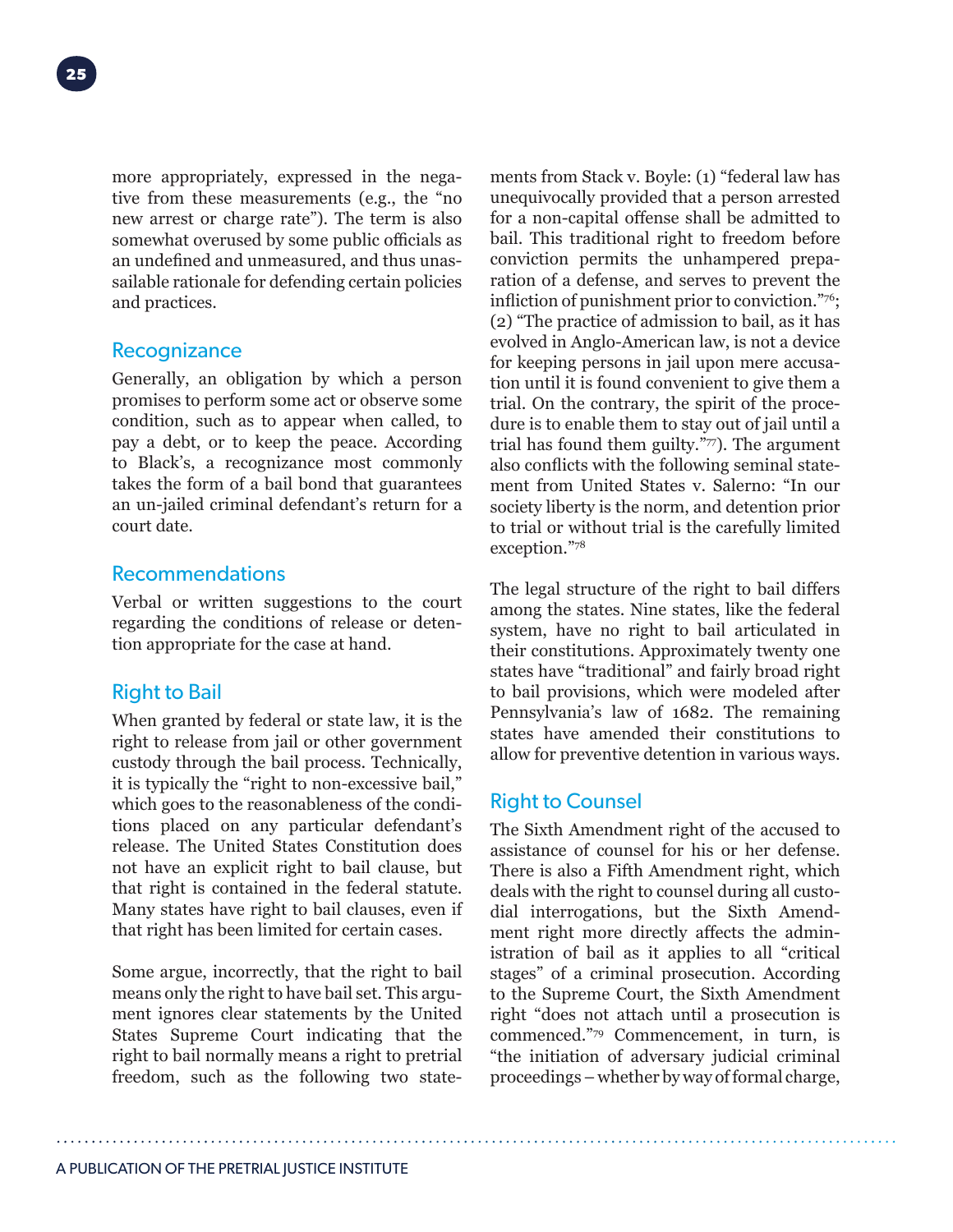preliminary hearing, indictment, information, or arraignment."80 InRothgery v. Gillespie County, the United States Supreme Court "reaffirm[ed]" what it has held and what "an overwhelming majority of American jurisdictions" have understood in practice: "a criminal defendant's initial appearance before a judicial officer, where he learns the charge against him and his liberty is subject to restriction, marks the start of adversary judicial proceedings that trigger attachment of the Sixth Amendment right to counsel."81

# Salerno

Short for United States v. Salerno, 481 U.S. 739 (1987), the United States Supreme Court case that upheld the 1984 Bail Reform Act's preventive detention language against facial Due Process and Eighth Amendment challenges. Regarding the Eighth Amendment claim, the Court concluded:

Nothing in the text of the Bail Clause limits permissible Government considerations solely to questions of flight. The only arguable substantive limitation of the Bail Clause is that the Government's proposed conditions of release or detention not be 'excessive' in light of the perceived evil. Of course, to determine whether the Government's response is excessive, we must compare that response against the interest the Government seeks to protect by means of that response. Thus, when the Government has admitted that its only interest is in preventing flight, bail must be set by a court at a sum designed to ensure that goal, and no more. We believe that, when Congress has mandated detention on the basis of a compelling interest other than prevention of flight, as it has here, the Eighth Amendment does not require release on bail.<sup>82</sup>

It was in the Salerno opinion that Chief Justice Rehnquist uttered the famous statement (and rallying cry for all those now seeking bail reform), "[i]n our society, liberty is the norm, and detention prior to trial or without trial is the carefully limited exception."83 *See Preventive Detention*

#### Secured Bond

*see Bail Bond*

# **Security**

Collateral given or pledged to guarantee fulfillment of an obligation (Black's). Implied is the forfeiture of this collateral if the obligation is not met.

# Stack v. Boyle

342 U.S. 1 (1951). The first major Supreme Court case to address issues in the administration of bail, albeit written at a time when the sole purpose of bail was to reasonably assure court appearance. Its holding included the following language:

the modern practice of requiring a bail bond or the deposit of a sum of money subject to forfeiture serves as additional assurance of the presence of an accused. Bail set at a figure higher than an amount reasonably calculated to fulfill this purpose is 'excessive' under the Eighth Amendment. Since the function of bail is limited, the fixing of bail for any individual defendant must be based upon standards relevant to the purpose of assuring the presence of that defendant.84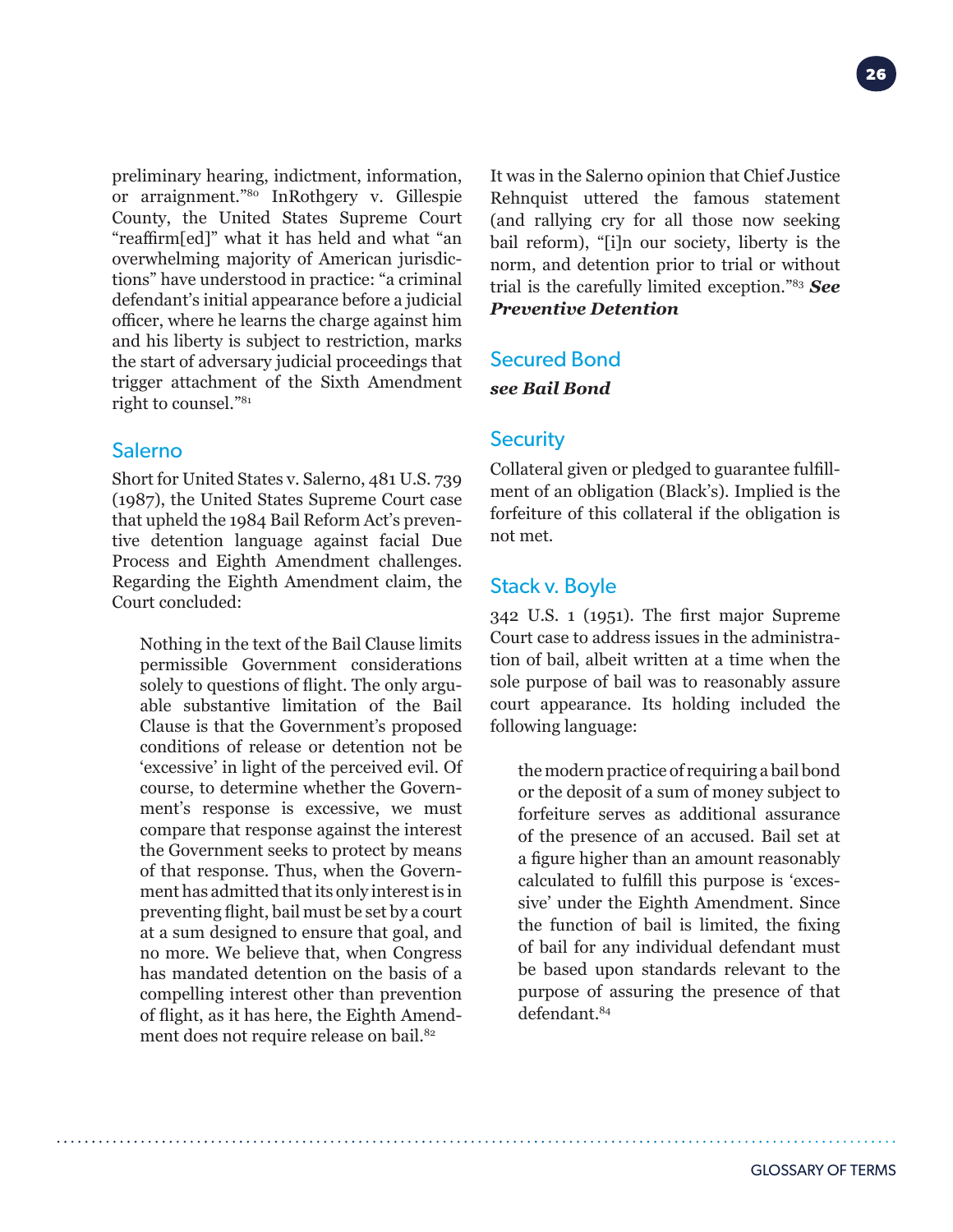The case is also often cited for the following language concerning the presumption of innocence:

[f]rom the passage of the Judiciary Act of 1789, to the present Federal Rules of Criminal Procedure, Rule  $46$  (a)(1), $85$  federal law has unequivocally provided that a person arrested for a non-capital offense shall be admitted to bail. This traditional right to freedom before conviction permits the unhampered preparation of a defense, and serves to prevent the infliction of punishment prior to conviction. Unless this right to bail before trial is preserved, the presumption of innocence, secured only after centuries of struggle, would lose its meaning.86

Finally, the case is known for language both in the majority opinion as well as Justice Jackson's memorable concurring opinion, emphasizing the importance of individualized bail determinations that are tailored to each defendant.

# Standards (also "National Standards")

Generally, standards are models accepted as correct by custom, consent, or authority, or a criterion for measuring acceptability, quality, or accuracy. In the field of pretrial release, "standards" refer to specific recommendations based on empirically sound social science research and fundamental legal principles designed to provide guidance and insight to policymakers and practitioners working to further pretrial justice. The standards published by the National Association of Pretrial Services Agencies (NAPSA) are directed specifically toward pretrial programs. The American Bar Association's Criminal Justice Standards on Pretrial Release stand out due to their breadth of stakeholder input, their comprehensive process for adoption, and

their use by the courts and others as important sources of authority.<sup>87</sup>

# Sufficient Sureties

In the administration of bail, the phrase is used to mean adequate assurance as a limit to an unfettered right to bail, sufficient to accomplish the purpose of bail – that is, court appearance and public safety. The language is derived from the 1682 Pennsylvania constitutional provision, providing that "'all prisoners shall be Bailable by Sufficient Sureties, unless for capital Offenses, where proof is evident or the presumption great.'"88 The Pennsylvania law was quickly copied, and as the country grew "the Pennsylvania provision became the model for almost every state constitution adopted after 1776."89 The more litigated issue at bail is what the term "sureties" in "sufficient sureties" means, and specifically whether it limits the government to accepting commercial sureties versus, for example, cash-only financial conditions of release. In one state court case, the Colorado Court of Appeals reviewed other published state court decisions surrounding the issue and wrote the following:

the vast majority [of jurisdictions], either expressly or implicitly, understand the word 'sureties' in the phrase 'sufficient sureties,' to encompass a variety of bond forms, including cash. See State v. Briggs, supra, 666 N.W.2d at 583 ("the framers did not intend to favor one particular method of surety-commercial bonding-by inclusion of the sufficient sureties clause"); State v. Brooks, supra, 604 N.W.2d at 353 (the word "sureties" "encompasses a broad array of methods to provide adequate assurance that an accused will appear as the court requires"); see also Ex parte Singleton, supra, 902 So.2d at 135 (quoting State v. Briggs, supra, 666 N.W.2d at 581-83: "[w]e are also confident that the framers did not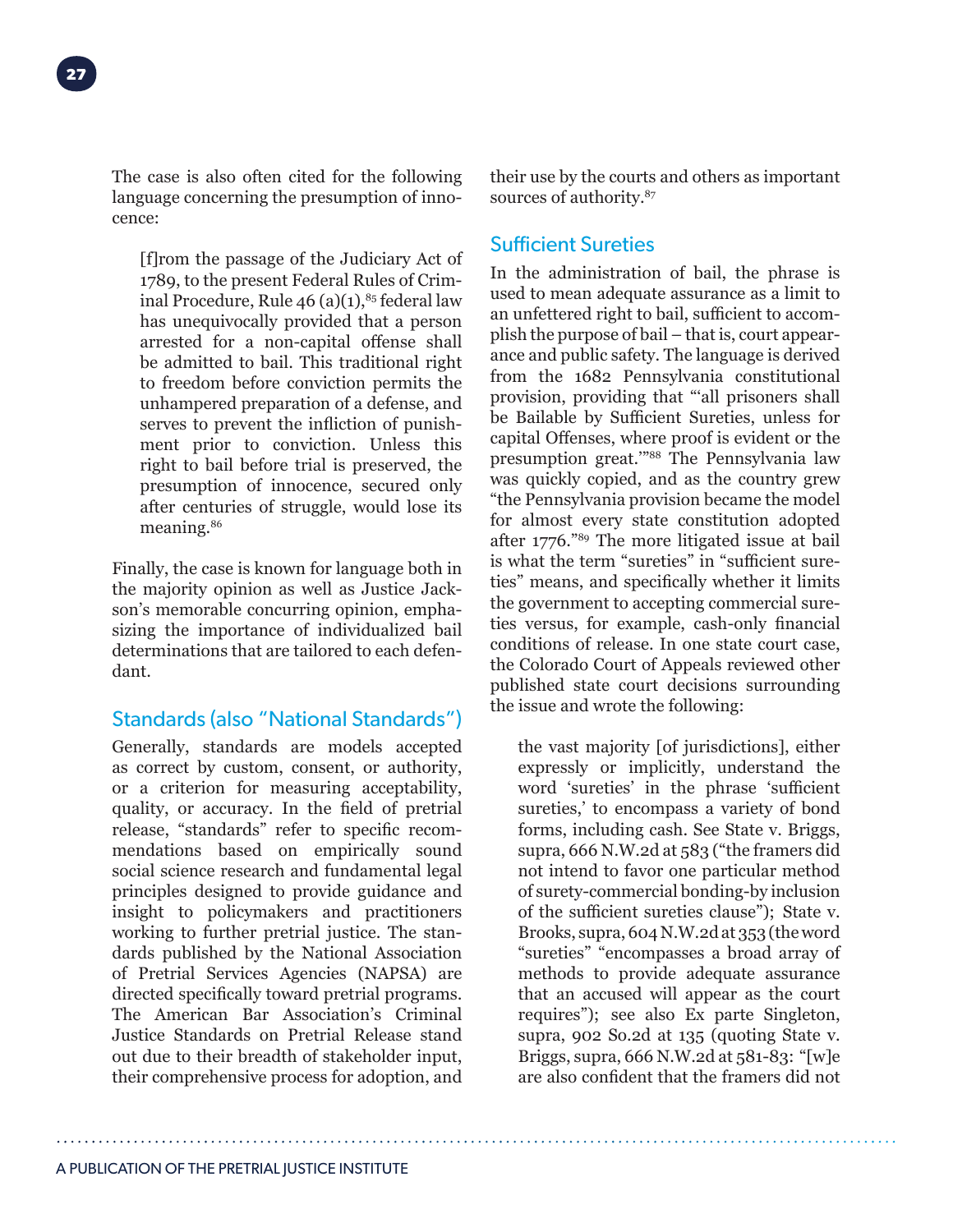intend to favor one particular method of surety"); People ex rel. Gendron v. Ingram, 34 Ill.2d 623, 217 N.E.2d 803, 806 (1966) ("the alternative methods of bail provided in [the statutes] do not violate the constitutional provision that all persons shall be bailable by 'sufficient sureties" '); Burton v. Tomlinson, 19 Or.App. 247, 527 P.2d 123, 126 (1974) ("Nowhere does it say that lawful release of a defendant may be accomplished only through the medium of sureties."); cf. Rendel v. Mummert, supra, 474 P.2d at 828; State ex rel. Jones v. Hendon, 66 Ohio St.3d 115, 609 N.E.2d 541, 543 (1993); but see State v. Golden, supra, 546 So.2d at 503 (limiting the "sufficient sureties" clause to commercial sureties).

Because the history of the phrase in each of the respective constitutions is similar, we are persuaded by the near uniformity of these opinions on this question. We also find particularly informative the exhaustive historical analysis done by the Iowa Supreme Court in Briggs. Specifically, that court noted that the several state constitutions that included "sufficient sureties" upon which the Iowa provision was patterned were drafted before commercial sureties even emerged as a popular bond form. Similarly, the court pointed to historical data indicating that personal, monetary, and property sureties were all more well-known ways to secure a bond when the Iowa Constitution was enacted. State v. Briggs, supra, 666 N.W.2d at 583; cf. People v. Mellor, 2 Colo. 705, (1875) (cash bond imposed by trial court).

Furthermore, in Colorado, as in most jurisdictions, the primary purpose of bail is to assure the presence of the accused at trial. See People v. Sanders, 185 Colo. 153, 156, 522 P.2d 735, 736 (1974) (such a purpose "should be met by means which impose the least possible hardship upon the accused"); see also Reynolds v. United States, 80 S.Ct. 30, 32, 4 L.Ed.2d 46 (1959). Interpreting the word 'sureties' broadly to encompass multiple bond forms satisfies this purpose. When bail may be secured by a court in a variety of ways, the court's ability to assure the presence of the accused at trial is strengthened. See Rendel v. Mummert, supra, 474 P.2d at 828 ("'sufficient sureties' mean, at a minimum, that there is reasonable assurance to the court that if the accused is admitted to bail, he will return as ordered until the charge is fully determined").

Accordingly, we agree with the majority of jurisdictions considering the issue that, in reference to bail, the term "sureties" refers to a broad range of guarantees used for the purpose of securing the appearance of the defendant. Such guarantees include, but are not limited to, bonds secured by cash.90

Historically, sureties were always people, and government officials attained sufficiency by "stacking' sureties – that is, by using multiple persons to take collective responsibility for the defendant pretrial.

#### Summons

A notice requiring a person to appear in court as a juror or witness; a writ directing a sheriff or other proper officer to notify a defendant to appear in court on a day named (Black's). In the administration of bail, there is a significant issue concerning what criteria should govern a judge's decision to issue summonses in lieu of arrest warrants.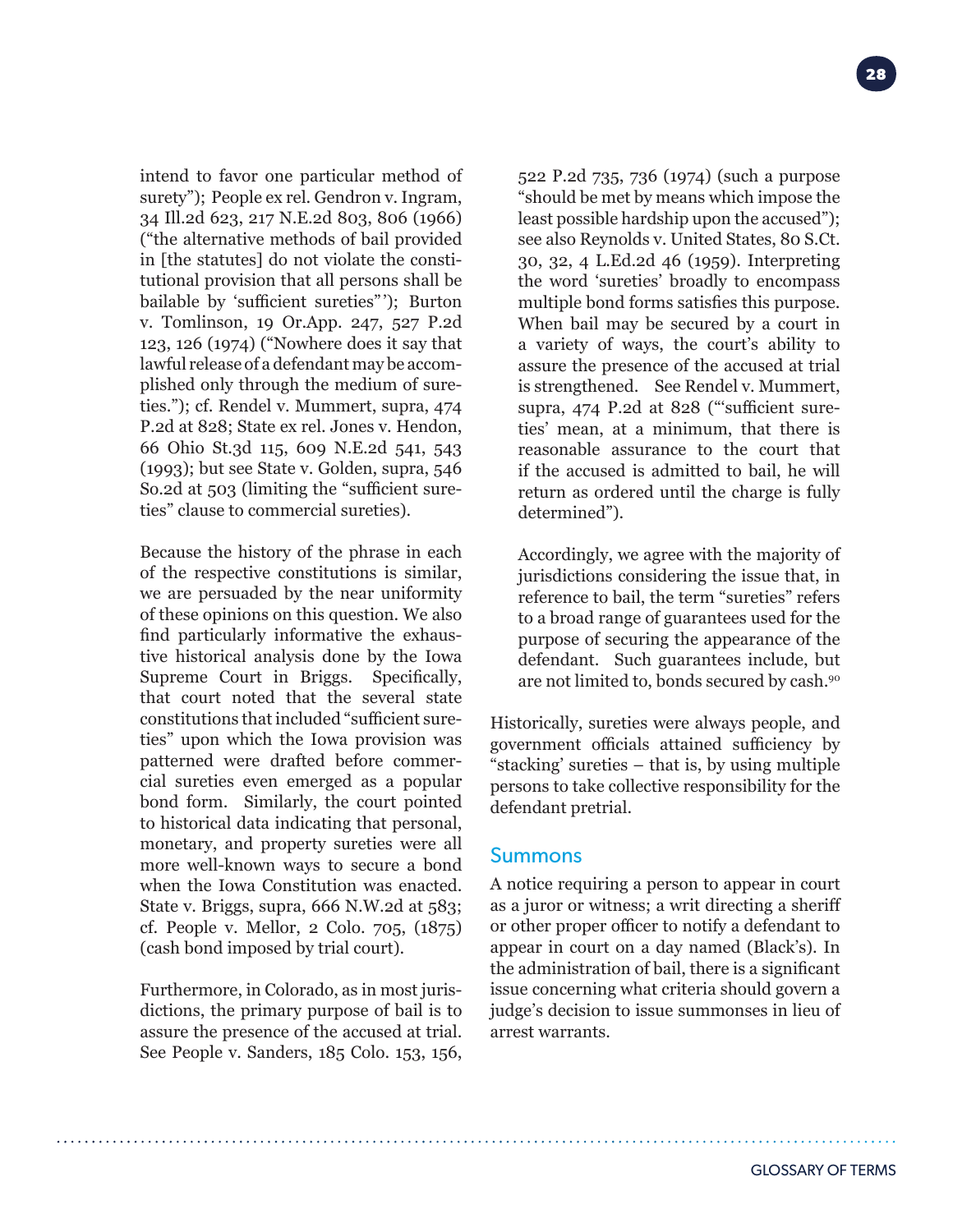# Surety or Sureties

Generally, a surety is a person who is primarily liable for paying another's debt or performing another's obligation (Black's). In the administration of bail, a "surety" is one of a broad range of guarantees (not necessarily a person) as a limit to an unfettered right to bail, sufficient to accomplish the purpose of bail – i.e., court appearance and public safety. The "sufficient surety" language found in many state constitutions was drafted long before the inception of pretrial services programs and agencies, before release on recognizance programs, and before the use of commercial sureties, so a somewhat broader definition is warranted to cover all current methods used to provide reasonable assurance of court appearance and public safety.

# Third Party Custody

A condition of release that requires that another person or program be responsible for assuring the defendant's appearance and compliance with all other bond conditions. Typically, the defendant signs a bail bond and agrees to remain in the custody of a third party. The third party, in turn, agrees to supervise the defendant and report any violation of the conditions of release to the court. Other conditions may also be imposed.

# Unsecured Bond *see Bail Bond*

# Vera Study *see Manhattan Bail Project*

#### **Warrant**

A writ directing or authorizing someone to do an act, especially directing a law enforcement officer to make an arrest, a search, or a seizure (Black's). An arrest warrant typically refers to the warrant issued upon probable cause to arrest and bring a person to court. The term "bench warrant" is often used for any warrant issued from the bench, but more specifically for those warrants issued for the arrest of a person who has been held in contempt, who has failed to appear, or has disobeyed a subpoena.

# **Writ**

A court's written order, in the name of a state or other competent legal authority, commanding the addressee to do or refrain from doing a specified act. There are numerous types of writs, including, technically, a capias or arrest warrant, and the Great Writ ofhabeas corpus.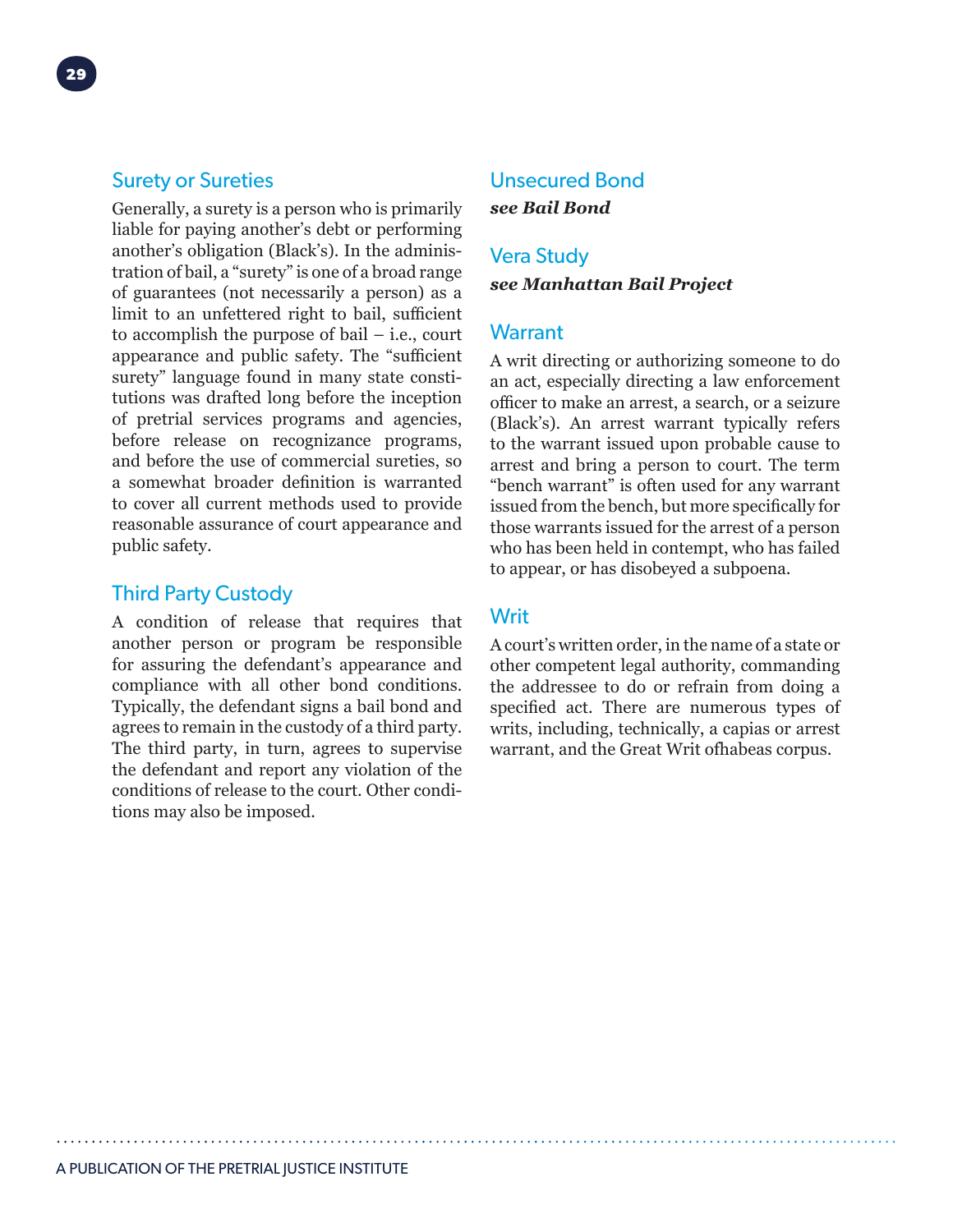# **References**

1. Bryan A. Garner, A Dictionary of Modern Legal Usage (Oxford Univ. Press, 3rd ed. 1995), at 96 [hereinafter Garner].

2. Black's Law Dictionary (West Pub. Co., 9th ed. 2009).

3. Asimow, Popular Culture and the Adversary System, 40 Loy. L. A. L. Rev. 653 (2007).

4. Garner, supra note 1, at 96. According to Garner, as a noun, people use the term bail to mean (1) a person who acts as a surety for a debt, (2) thesecurity or guarantee agreed upon, and (3) the release on surety of a person in custody.

5. Bouvier's Law Dictionary, 8th ed., Vol. 1, at 153 (1858).

6. 342 U.S. at 4 (internal citation omitted) (emphasis added).

7. 481 U.S. 739, 755 (1987).

8. Frequently Asked Questions About Pretrial Release Decision Making (ABA 2012).

9. Va. Code. § 19.2-119 (2013).

10. Colo. Rev. Stat. § 16-1-104 (2013).

11a. Alaska Const. art. I, § 11.

11b. Florida Const. art. I, § 14.

11c. Conn. Const. art. 1, § 8.

11d. Wis. Const. art. 1, § 8.

12. Of course, there are other ways that defendants can be released from pretrial confinement, such as through an emergency release procedure in response to a court order placing limits on a jail's population.

13. Cohen & Reaves, Felony Defendants in Large Urban Counties, 2006, U.S. Dept. of Justice, Bur. of Justice Stats. (May 2010), at 17, found at http://bjs.ojp.usdoj.gov/content/ pub/pdf/fdluc06.pdf.

15. See Evie Lotze, John Clark, D. Alan Henry, & Jolanta Juszkiewicz, The Pretrial Services Reference Book, Pretrial Servs. Res. Ctr. (Dec. 1999), at 5. The Act was codified at 18 U.S.C. §§ 3141-3151.

16. 18 U.S.C. § 3142 (b).

17. Id. § 3142 (e).

18. See Id.

19. 481 U.S. 739 (1987).

20. 342 U.S. 545-46.

21. Wayne H. Thomas, Jr., Bail Reform in America (Univ. CA Press 1976) [hereinafter Thomas] at 200.

22. American Bar Association Standards for Criminal Justice (3rd ed.) Pretrial Release (2007) [hereinafter ABA Standards] Std. 10-1.3, at 41. The term "minor offenses" is used rather than "misdemeanors" because the latter term is often defined differently among jurisdictions across the United States. Generally, according to the commentary to Standard 10-1.3, "'minor offenses' are the equivalent to lower-level misdemeanors. However, when the alleged offense involves danger or weapons – as, for example, is often the case in domestic violence misdemeanors – the Standard allows jurisdictions to determine that the offense is not 'minor,' regardless of its statutory designation." Id.

23. Id. Std. 10-2.1, at 63.

24. Id. at 63-64.

25. Id. Std. 10-2.2, at 65.

26. Id. Std. 10-2.3, at 69.

27. See Performance Standards and Goals for Pretrial Diversion/Intervention (2008) athttp://www.napsa.org/publications/diversion\_intervention\_standards\_2008.pdf.

28. See at http://www.pretrial.org/Diversion-Programs/Pages/default.aspx.

14. Id.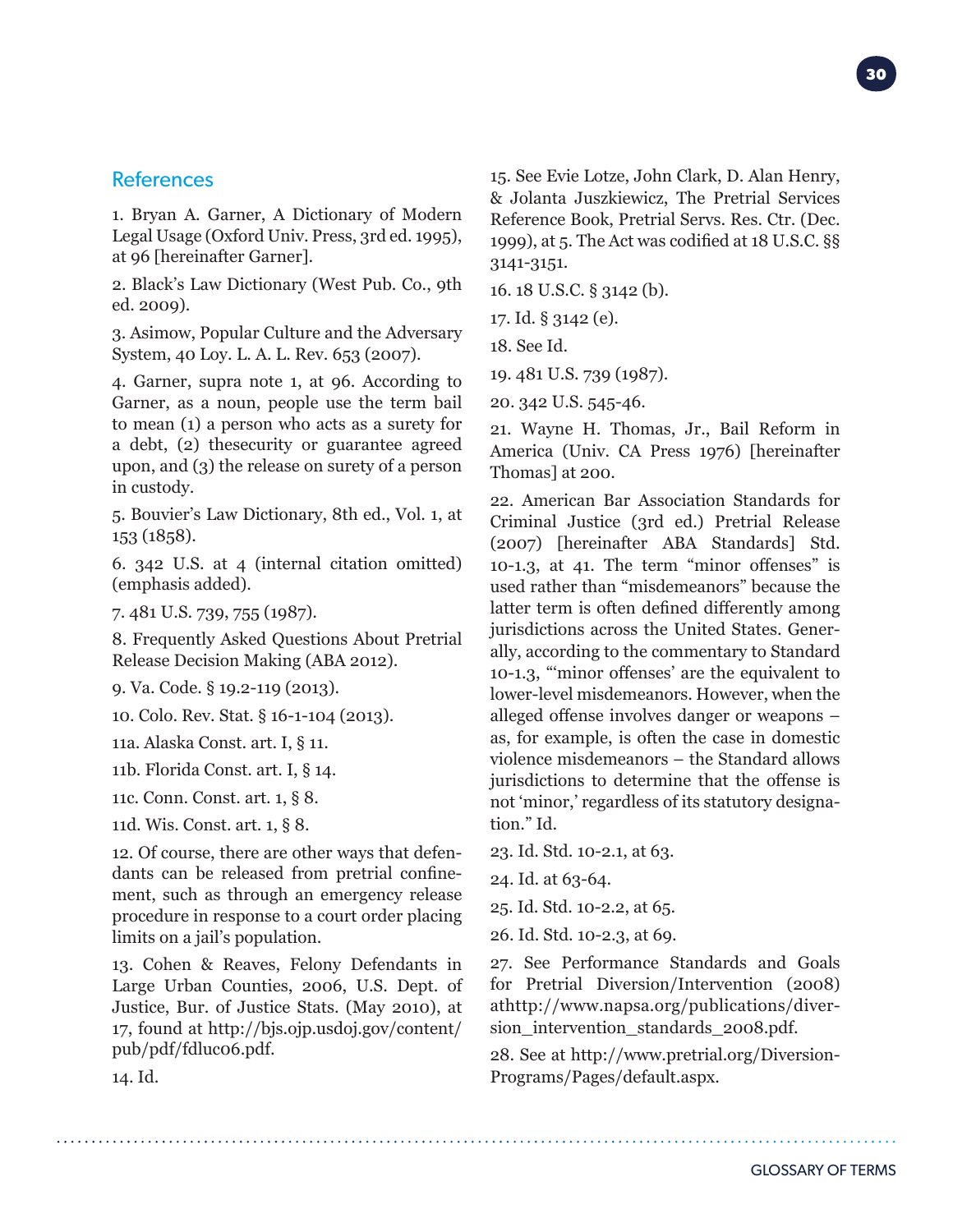29. Standards on Pretrial Release (3rd ed.), Nat'l Assoc. of Pretrial Servs. Agencies (Oct. 2004), Std. 1.4 (g) (commentary) at 16 [hereinafter NAPSA Standards].

30. Id. (commentary) at 19.

31. ABA Standards, supra note 22, Std. 10-1.4 (f) (commentary), at 45.

32. 481 U.S. 739, 746 (1987).

33. See, e.g. Soland, Constitutional Law – Equal Protection – Imposing Money Bail, 46 Tenn. L. Rev. 203 (1978).

34. 351 U.S. 12, 19 (1956).

35. Bandy v. United States, 81 S. Ct. 197, 198 (1960).

36. Bandy v. United States, 82 S. Ct. 11, 13 (1961).

37. 481 U.S. 739, 754 (1987).

38. Galen v. County of Los Angeles, 477 F.3d 652, 660 (9th Cir. 2007) (internal citations omitted).

39. 342 U.S. 1, 5 (1951).

40. See, e.g., United States v. Polouizzi, 697 F. Supp. 2d 381, 388 (E.D.N.Y 2010) ("The excess can be reflected in monetary terms or in other limitations on defendant's freedom such as curfews, house arrests, limits on employment, or electronic monitoring.").

41. 554 U.S. 191, 195 (2008).

42. Compare, e.g., Colo. Rev. Stat. § 16-4-112 (forfeiture procedure for compensated sureties) with Colo. Rev. Stat. § 16-4-109 (forfeiture procedure for all other bonds).

43. Garner, A Dictionary of Modern Legal Usage (Oxford Univ. Press 1987) at 263.

44. Harris v. Nelson, 394 U.S. 286 290-91 (1969).

45. Rose v. Lundy, 455 U.S. 509, 546 n. 16 (1982) (J. Stevens, dissenting) (internal quotations omitted).

46. ABA Standards, supra note 22, Std. 10-1.1.

47. 481 U.S. 739, 753 (1987).

48. See United States v. Salerno, 794 F.2d 64 (2d Cir. 1986) rev'd, 481 U.S. 739, 753 (1987).

49. Marie VanNostrand, PhD., Legal and Evidence Based-Practices: Applications of Legal Principles, Laws and Research to the Field of Pretrial Services (Nat'l Inst. Corr. and the Crime and Justice Inst., April 2007) at 12.

50. Thomas, supra note 21, at 4.

51. 342 U.S. 1 (1951).

52. See Clark v. Hall, 53 P.3d 416 (2002); Pelekai v. White, 861 P.2d 1205 (1993); Demmith v. Wisc. Jud. Conf., 480 N.W. 2d. 502 (Wisc. 1992).

53. NAPSA Standards, supra note 29.

54. National Conference on Bail and Criminal Justice, Proceedings and Interim Report (Washington, D.C. Apr. 1965), at XIV.

55. Id. at 296.

56. Corley v. United States, 129 S. Ct. 1558, 1570 (2009) (internal citations and quotations omitted).

57. See In Re Winship, 397 U.S. 358, 362-64 (1970) ("The [reasonable doubt] standard provides concrete substance for the presumption of innocence – that bedrock axiomatic and elementary principle whose enforcement lies at the foundation of the administration of our criminal law.").

58. 156 U.S. 432, 460, 453 (1895).

59. 441 U.S. 520, 533 (1979).

60. Id. at 533-34.

61. 342 U.S. 1, 4 (1951).

62. 481 U.S. 739, 762-63 (1987).

63. See Transcript: Justice Matters – Interview with Tim Murray Regarding Pre-Trial Justice and the Crucial Role Reentry Programs Play in the Justice System, at http://www.pretrial.